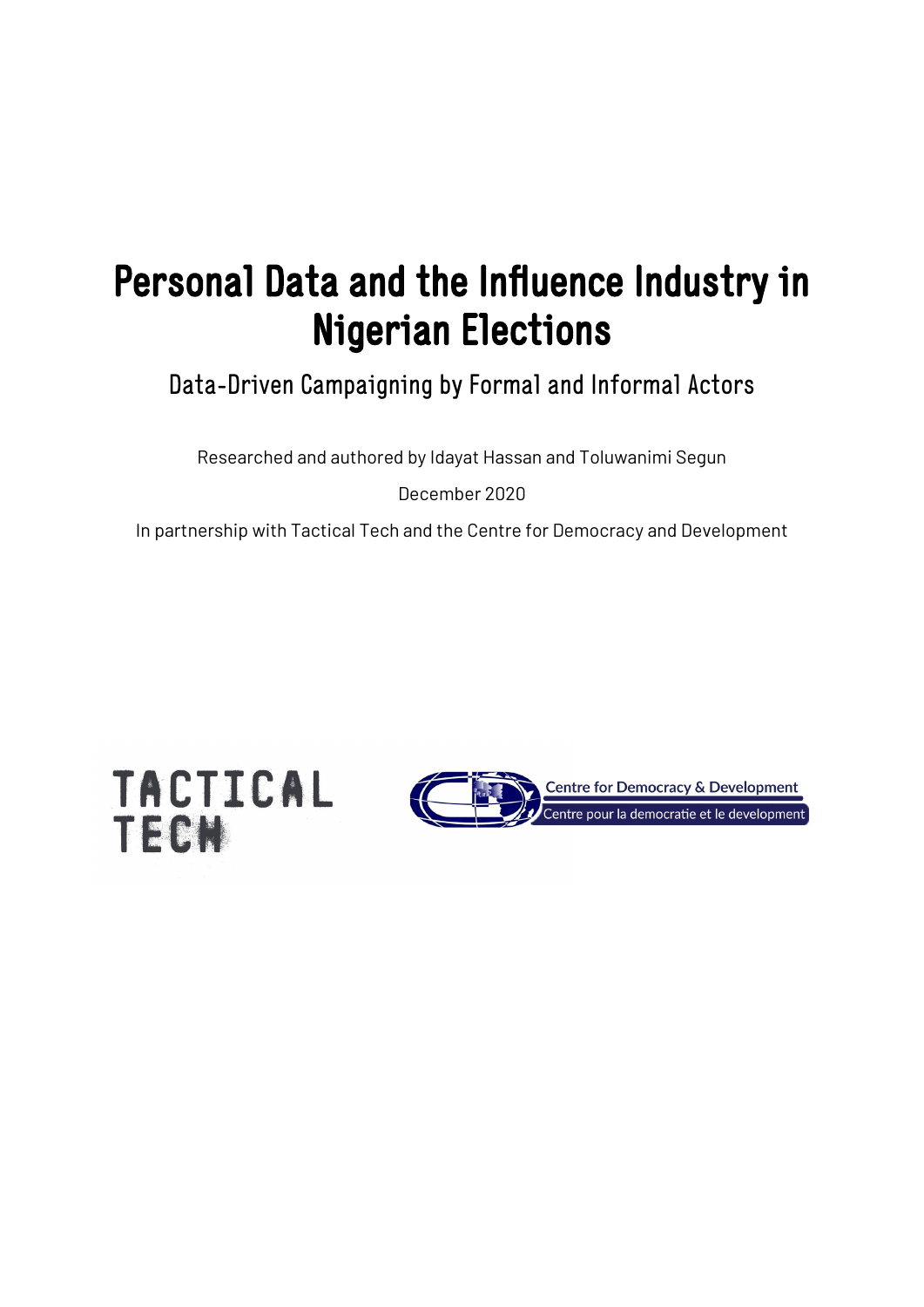## **Table of Contents**

| 5 How Has Personal Data Featured over Nigeria's Political Campaign History?7 |  |
|------------------------------------------------------------------------------|--|
|                                                                              |  |
|                                                                              |  |
|                                                                              |  |
|                                                                              |  |
|                                                                              |  |
|                                                                              |  |
|                                                                              |  |
|                                                                              |  |
|                                                                              |  |
|                                                                              |  |
|                                                                              |  |
|                                                                              |  |
|                                                                              |  |
|                                                                              |  |
|                                                                              |  |
|                                                                              |  |
|                                                                              |  |
|                                                                              |  |
|                                                                              |  |
|                                                                              |  |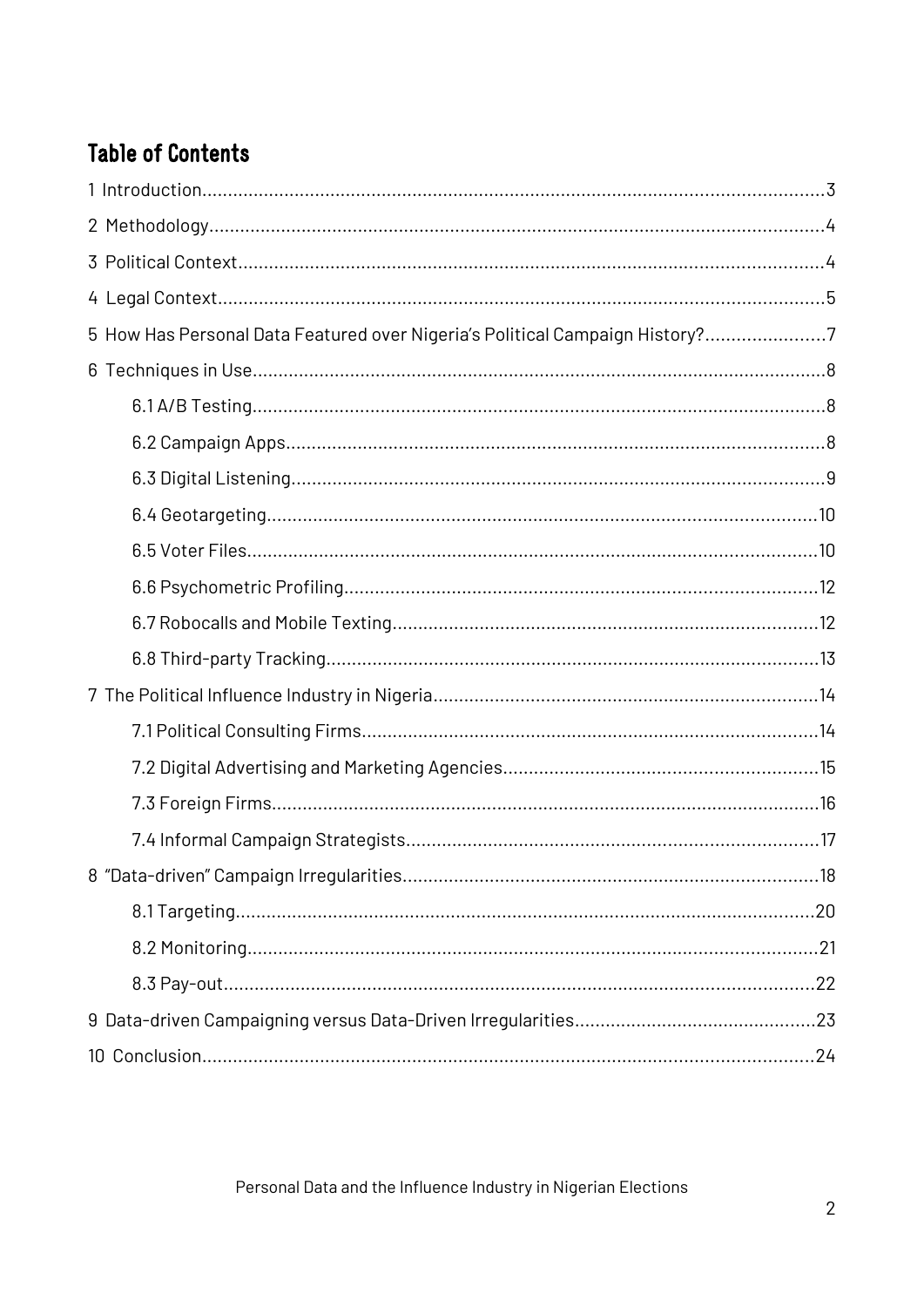## <span id="page-2-0"></span>1 Introduction

In Nigeria's 2015 election, Cambridge Analytica (CA) spread targeted disinformation to suppress opposition votes and allegedly released sensitive medical and financial information about thenopposition candidate Muhammadu Buhari. In 2018, the Nigerian government formed a committee to investigate, amongst others, CA's 2015 activities and promised criminal prosecutions if necessary.[1](#page-2-2) However, two years on, there has been no update from the government committee. Furthermore, beyond a flurry of articles in 2018 that largely regurgitated what international media outlets posted, Nigeria's media houses have largely left CA's activities and the government committees promised investigations uncovered.[2](#page-2-3)

The lack of attention given to the CA scandal is worrying. If we assume that their notoriety derives in part from how egregious some of their tactics were, it is likely that other actors with morally questionable but less scandalous techniques are operating under the radar in Nigeria. It is therefore urgent that we have an overview of the use of data in Nigerian elections, as a first step to increasing awareness and activism. This report is an attempt to fill this gap.

Using the framing introduced in Tactical Tech's publication, "Personal Data, Political Persuasion", <sup>[3](#page-2-4)</sup> this report combines interviews with various actors in the political influence industry and secondary evidence from journalistic sources to map the data-driven campaign techniques used in Nigeria. This mapping focuses on the 2015 and 2019 presidential elections but incorporates examples from earlier and lower-level elections as needed<sup>[4](#page-2-5)</sup>. The report then addresses a puzzle that the first section unearths: why does it seem that the formal political consulting industry in Nigeria is so small? To answer this, the report looks at the different actors in the influence industry, focusing on the kinds of political actors that hire them, the kinds of elections they tend to be involved in, and the techniques that they use in serving their clients.

In short, the report finds that the use data-driven campaigning in Nigerian elections is growing in prominence. Generally, political actors use data and digital technologies to fundraise, test for the resonance of campaign messages, target messages to specific geographic locations, and send out bulk SMS, audio, and WhatsApp messages. In conditions of high poverty and state capture<sup>[5](#page-2-6)</sup>, political parties and candidates concentrate on trying to sway votes using fiduciary and other kinds of inducements. Party agents that conduct such vote-buying transactions are increasingly using mobile technology to facilitate those transactions at points where analogue arrangements are deficient. Finally, there is more focus on voter preference at the Presidential level. Here, the sheer number of potential voters, a growing number of which are not embedded in networks of political control, creates incentives for more conventional modern campaigning techniques to be used.

## <span id="page-2-1"></span>2 Methodology

To generate the data on data-driven campaigning, we conducted semi-structured interviews in person, on the phone or via email with 20 actors in the political influence industry. All respondents from political consulting firms did not want to be identified. We found initial contacts on the International Association of Political Consultants website. Since the political influence industry is

Personal Data and the Influence Industry in Nigerian Elections

<span id="page-2-2"></span><sup>1</sup> "Nigeria to Investigate Allegations of Cambridge Analytica Involvement in Elections." France 24. Last modified April 2, 2018. <https://www.france24.com/en/20180402-nigeria-cambridge-analytica-elections-investigation>.

<span id="page-2-3"></span><sup>2</sup> Tully, Melissa. "How the Nigerian and Kenyan Media Handled Cambridge Analytica." The Conversation. Last modified January 9, 2020. [https://theconversation.com/how-the-nigerian-and-kenyan-media-handled-cambridge-analytica-128473.](https://theconversation.com/how-the-nigerian-and-kenyan-media-handled-cambridge-analytica-128473)

<span id="page-2-4"></span><sup>&</sup>lt;sup>3</sup> Tactical Tech, Personal Data: Political Persuasion. Inside the Influence Industry. How it works, (2019),

<https://ourdataourselves.tacticaltech.org/posts/inside-the-influence-industry>.

<span id="page-2-5"></span><sup>4</sup> Such as governorship and local government council elections.

<span id="page-2-6"></span> $^5$  Several of the country's most important political institutions are "captive" — that is, they are democratic by nomenclature but not operationally.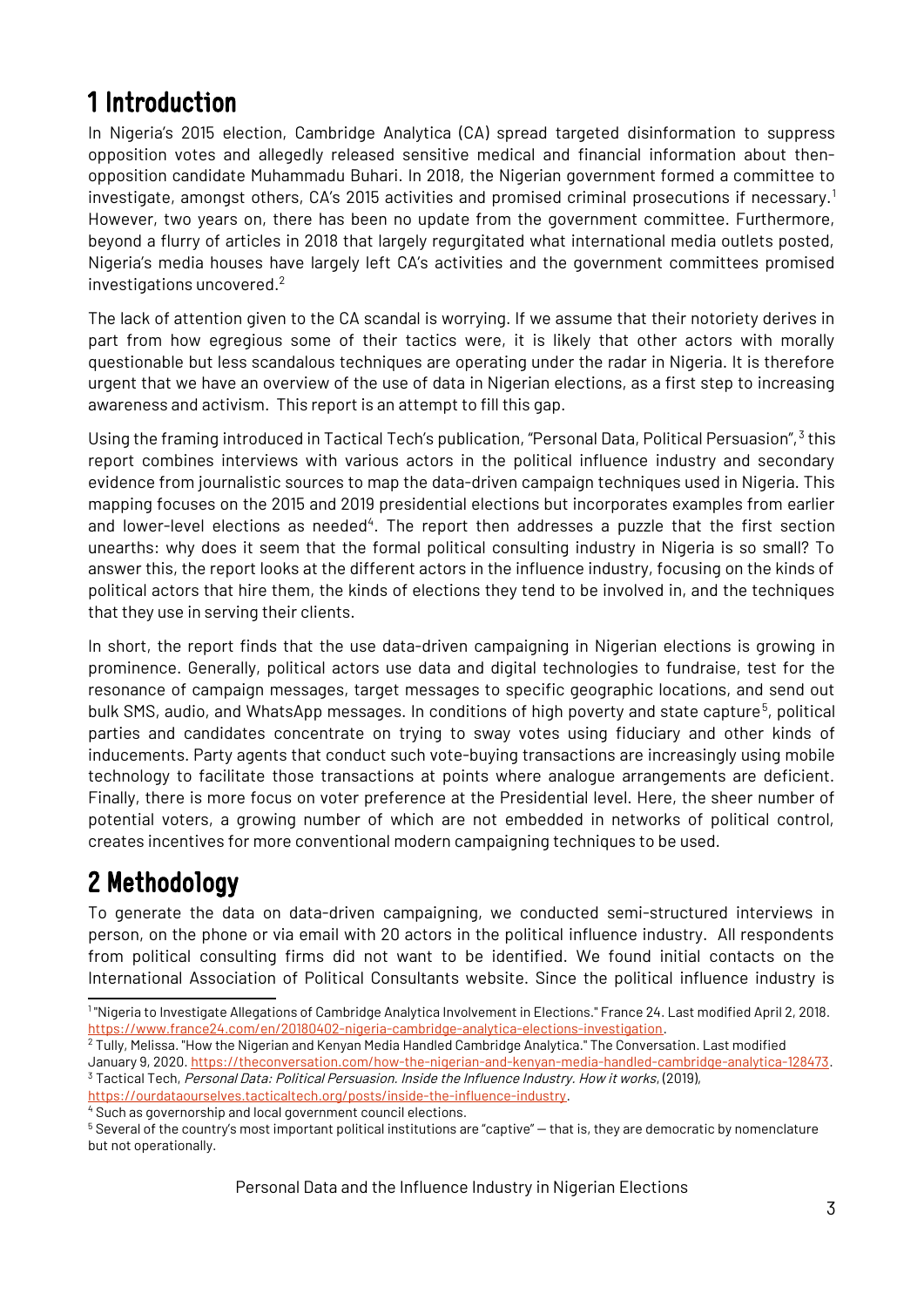opaque, we asked our interviewees to recommend other people we should speak to, a technique known as snowball sampling. While qualitative methods typically do not aim to generate representative samples, our snowballing technique quickly revealed that the number of firms conducting data-driven campaigning in Nigeria is small. We are therefore confident that our responses are a fair indication of what is going on in the Nigerian political influence industry.

We also conducted a desk review of news articles and reports to add context to themes we got from the interviews. The Centre for Democracy and Development (CDD) has carried out significant research into the use of disinformation in elections. We leveraged contacts and prior research conducted, especially a CDD report on the use of WhatsApp in the 2019 Nigerian elections. To further ground this study in the Nigerian realpolitik we reviewed literatures on vote buying and election campaigning.

Finally, examples from various 2015 and 2019 elections were used to illustrate points where appropriate. Most cases presented here involve the two main parties, the All Progressive's Congress (APC) and the People's Democratic Party (PDP). This emerged organically from our research and was not part of the research design.

## <span id="page-3-0"></span>3 Political Context

The British created Nigeria in 1914 through an amalgamation of three separate regional entities: a Hausa/Fulani North, Yoruba South West, and Igbo South East. A national project to unify the regions never quite emerged during colonisation. Rather, regionalism endured and shaped both Nigeria's colonial experience and post-independence development. The colonial policy of indirect rule led to varied levels of administrative control and cultural assimilation between regions. Having little common ground, political elites, party leadership and loyalties in the regions developed separately until the 1950s, when the independence movement picked up steam. Consequently, the regions had different expectations for how much power the British should yield. The first major political parties were constructed along this cleavage.

Colonial regionalism enabled party monopolisation of resources, which in turn birthed money politics. Within their respective regions, political parties set themselves up as arbiters of power and resources, having emerged before functional state institutions. Thus, citizens came to associate parties, not the state, with the provision of services. State institutions were co-opted into this dynamic when they did emerge; they served as de facto party agencies. Invariably, parties favoured partisans in their distribution.[6](#page-3-1)

Elites spearheaded political party formation to facilitate their clamour for independence. They kept the struggle amongst themselves; parties typically did not seek to co-opt the masses. However, postindependence the prize became victory at the polls, introducing the need for a more populist appeal. To adapt, elites relied on local networks of intermediaries. These intermediaries included traditional authorities like chiefs and Emirs, and modern groupings like students' unions and professional associations. They created partisan bases by establishing personalised political relationships.<sup>[7](#page-3-2)</sup> They were also responsible for day to day campaign implementation, from door-to-door visits to negotiating clientelist arrangements. The fact that parties were responsible for provision enabled them to demand votes in return for resources. The power asymmetry and tight locus of control also made threats of violence credible. Campaign irregularities thus emerged organically as dominant

<span id="page-3-1"></span> $6$  A national project's emphasis on centralising resources may have reduced the relevance of any one party's access to resources. Presumably, the emphasis on national institutions would have also meant national institutions developing faster than they did. This might have mitigated citizens associating parties with provision.

<span id="page-3-2"></span> $^7$  These intermediaries ranged from traditional leaders such as emirs and chiefs, to modern societies like student unions. While elites presumably preferred national appeal, their networks of control were largely regional.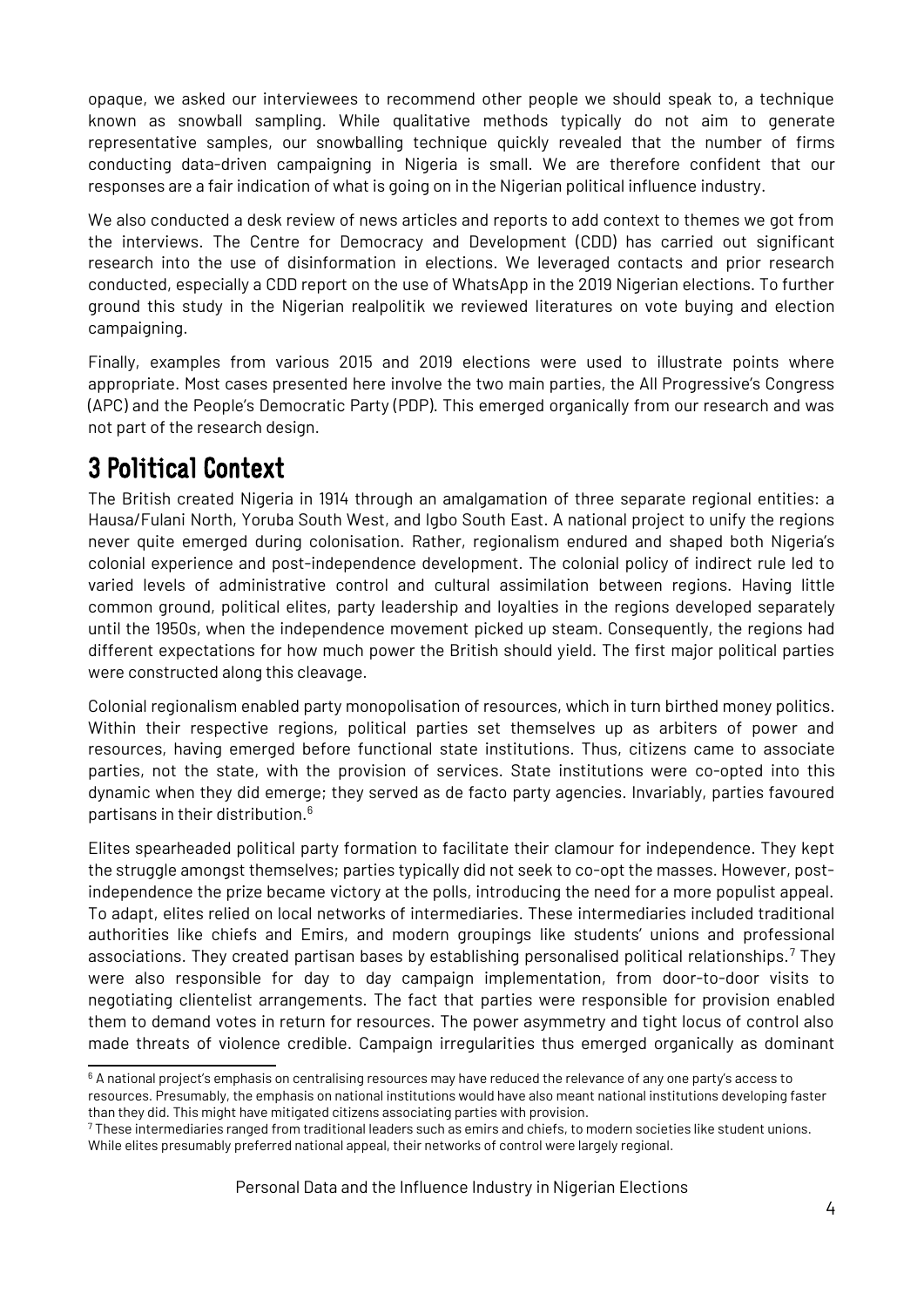techniques.<sup>[8](#page-4-1)</sup> Repeated military coups up till the late 1990s consolidated these local networks of control as authoritarian rule relegated political participation to localities.<sup>[9](#page-4-2)</sup>

Prior to the return to democracy in 1999, Nigeria experienced successive authoritarian and oppressive regimes that had no regard for citizen participation, values, rule of law, or practices that enabled individuals or group non-state actors to get involved in nation-building and national development. Since the country's return to democracy in 1999, there have been six successive electoral cycles. The elections between 1999 and 2019 were held with varying amounts of electoral integrity, but this period represents the longest unbroken run of democracy since the country's independence.

## <span id="page-4-0"></span>4 Legal Context

The legal framework for the conduct of the elections in Nigeria comprises of the 1999 Constitution (as amended);<sup>[10](#page-4-3)</sup> the Electoral Act 2010 as amended;<sup>[11](#page-4-4)</sup> the Independent National Electoral Commission (INEC) (Amendment) Act 1998; Nigeria Broadcasting Commission Act, Cyber Crimes Act and Guidelines issued by INEC.[12](#page-4-5) The Constitution takes precedence in that, any provision in any Act or Regulation that is contrary to its provision(s) is null, void and of no effect, to the extent of such inconsistency.[13](#page-4-6) INEC is the main administrative and election management body that is mandated to supervise the conduct of elections.

In Nigeria, political parties disburse finances for the conduct of their electoral campaigns. They also accept donations from organisations and private individuals. The Electoral Act regulates campaign financing. Political parties are meant to make their expenditures and funds open to scrutiny by INEC, who can then forward the details to the National Assembly. The campaign spending of the presidential and governorship candidates are limited to N1,000,000,000.00 (~\$2.6 million) and N200,000,000 (~\$526,000), respectively.<sup>[14](#page-4-7)</sup> Infringement of the spending limits attracts a maximum fine of N1,000,000 (~\$2630) and one-year imprisonment, N800,000 (~\$2100) and nine months in prison for the presidential and governorship races respectively.<sup>[15](#page-4-8)</sup> The law also criminalises votebuying and vote-selling. Receivers and givers of money in return for votes are liable on conviction to a fine of N100,000 (~\$262) or 12 months imprisonment or both. But compliance with this legal provision remains challenged by a widespread lack of enforcement.

There are two major problems with political financing in the Nigerian political system. One is the definition of expenditure. The law disregards "any expenditure incurred before the notification of the date fixed for the election concerning services rendered or material supplied before such".[16](#page-4-9) This narrow definition of election expenditure often serves as a legal loophole that can allow potential candidates to spend considerable amounts of money before the official start of the campaign period. These provisions are also often breached during election campaigns, with political office aspirants resorting to third party spending.<sup>17</sup> Examples of such vehicles from the 2015 vote, were the Neighbour

<span id="page-4-1"></span><sup>8</sup> According to survey-based estimates, almost one out of five Nigerians is personally exposed to vote buying and almost one in ten experiences threats of electoral violence (Bratton, 2008).

<span id="page-4-2"></span><sup>9</sup> Diane Zovighian, "Clientelism and Party Politics: Evidence from Nigeria," (PhD diss., Georgetown University, 2018).

<span id="page-4-3"></span><sup>&</sup>lt;sup>10</sup> Hereinafter to be referred to as the Constitution

<span id="page-4-4"></span><sup>11</sup> Hereinafter to be referred to as the Electoral Act

<span id="page-4-6"></span><span id="page-4-5"></span><sup>&</sup>lt;sup>12</sup> Other bodies of law regulating the elections include the criminal and penal code, Nigeria Broadcasting Code, case laws etc <sup>13</sup> See Section 1(3) of the 1999 constitution as amended

<span id="page-4-7"></span> $14$  See section 91(2-3) of the act. The expenses incurred by candidates for the senatorial seat are pegged down to N40,000,000, N20, 000,000 for the House of Representatives, N10,000,000 for Chairmanship and 1000,000 for Councillorship election.

<span id="page-4-8"></span><sup>&</sup>lt;sup>15</sup> See sections 91(10 (a)ba) respectively

<span id="page-4-9"></span><sup>&</sup>lt;sup>16</sup> Section (92(1) of the act.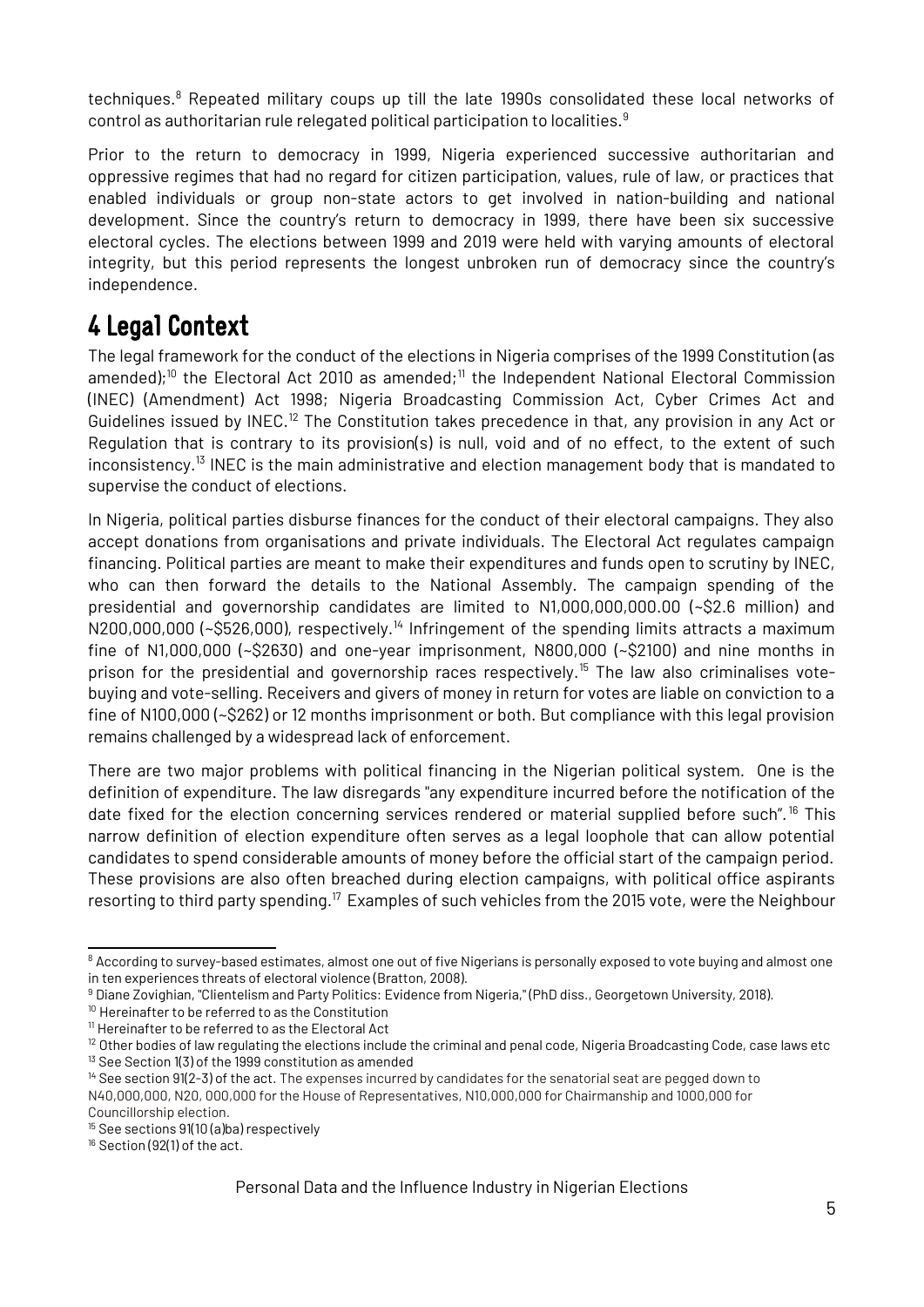to Neighbour for Transformation Campaign utilised by the People's Democratic Party (PDP) and the Buhari Media Support Group utilised by the All Progressives Congress (APC).<sup>[18](#page-5-0)</sup>

Considering Nigeria's size, it is practically impossible for political candidates and their parties to physically campaign everywhere they have potential voters, as such media plays a vital role in elections. The Electoral Act provides that campaigns by political parties shall only commence 90 days before polling day and end 24 hours before voting starts. A violation of this law attracts a penalty of a fine up to N500,000 (\$1,300).[19](#page-5-1) The statute goes on to provide for equal access to media time subject to the payment of a tariff and dictates that state media should not be monopolised to the detriment of contending parties by incumbents.<sup>[20](#page-5-2)</sup> Campaigns or broadcasts based on religious or sectional sentiments may be subject to criminal prosecution.

Increasingly, politicians use traditional and new media to conduct expensive and divisive campaigns. Television advertisements are a popular feature of political campaigns in Nigeria at all levels but are also the most expensive.<sup>[21](#page-5-3)</sup> Rallies are televised live; political parties also buy airtime slots to share their messages and to push propaganda against their opponents. The Nigerian National Broadcasting Commission (NBC) is legally mandated to sanction any breach of the provisions identified through INEC's monitoring or complaints received on content or conduct of a broadcast.<sup>[22](#page-5-4)</sup> For instance, during the 2019 elections the NBC sanctioned 45 media groups for, amongst others, breaches of the rules on hate speech and inflammatory broadcasts.<sup>[23](#page-5-5)</sup> The NBC Act prohibits "all partisan political broadcasts, campaigns, jingles, announcements and party symbols on air 24 hours before polling"; and the declaration of votes unless as announced by the electoral management body.<sup>[24](#page-5-6)</sup> However, partisan ownership of the media coupled with the zero-sum nature of Nigerian politics has made noncompliance with media broadcast rules commonplace.

Social media remains outside of this regulation. Similarly, there is no accountability framework for social media companies with regards to elections in Nigeria. However, the Cybercrimes Act of 2015 does criminalise sharing false news: "any person who knowingly or intentionally sends a message or other matter using computer systems or network that he knows to be false, to cause annoyance, inconvenience danger, obstruction, insult, injury, criminal intimidation, enmity, hatred, ill will or needless anxiety to another or causes such a message to be sent: commits an offence under this Act and shall be liable on conviction to a fine of not more than N7,000,000 or imprisonment for a term of not more than three years; or to both such fine and imprisonment".<sup>[25](#page-5-7)</sup>

To offer some level of protection to Nigerians data online, in 2019 the 'Nigeria Data Protection Regulations' 2019 (NDPR) were introduced. This seeks to regulate information technology in Nigeria. A breach of the NDPR attracts a fine of between N200,000 (\$555) and N500,000 (\$1,367), an imprisonment of three years or both. The Nigerian Communication Commission also has in place a "do

<sup>&</sup>lt;sup>17</sup> Idavat Hassan (2017) An Appraisal of the Legal Framework for the Conduct of Elections in 2015 general Elections in Nigeria, Issues and Challenges, Centre for Democracy and Development

<span id="page-5-0"></span><sup>&</sup>lt;sup>18</sup> The Transformation Ambassadors of Nigeria, masquerading as a non-government organization, organized rallies, bought airtime on television and radio and gave gifts ahead of the 2015 presidential elections. The BMC was present in all 774 local government areas of Nigeria. A peculiarity to these structures is the claim that they are voluntary and funded by personal monies.

<span id="page-5-1"></span><sup>&</sup>lt;sup>19</sup> Section 99(2) of the act as amended

<span id="page-5-2"></span><sup>20</sup> See section 100 of the act

<span id="page-5-3"></span> $21$  One hour airtime during the elections cost an average of N5,000,000, almost \$15,000 and political parties asides advert cost.

<span id="page-5-4"></span><sup>22</sup> 12. Section 14 of the NBC Act

<span id="page-5-5"></span><sup>&</sup>lt;sup>23</sup> NBC Sanctions 45 Stations, Cautions BBNaija Against 'Unwholesome Contents' [https://www.channelstv.com/2019/09/26/](https://www.channelstv.com/2019/09/26/nbc-sanctions-30-stations-cautions-bbnaija-against-unwholesome-contents/#.XvkuLWpnZoQ.twitter) [nbc-sanctions-30-stations-cautions-bbnaija-against-unwholesome-contents/#.XvkuLWpnZoQ.twitter](https://www.channelstv.com/2019/09/26/nbc-sanctions-30-stations-cautions-bbnaija-against-unwholesome-contents/#.XvkuLWpnZoQ.twitter)

<span id="page-5-6"></span><sup>24</sup> See Section 5 of the NBC Act

<span id="page-5-7"></span><sup>&</sup>lt;sup>25</sup> Government of Nigeria. 2015. "Cybercrimes Act, Section  $24(1)(b)$ ".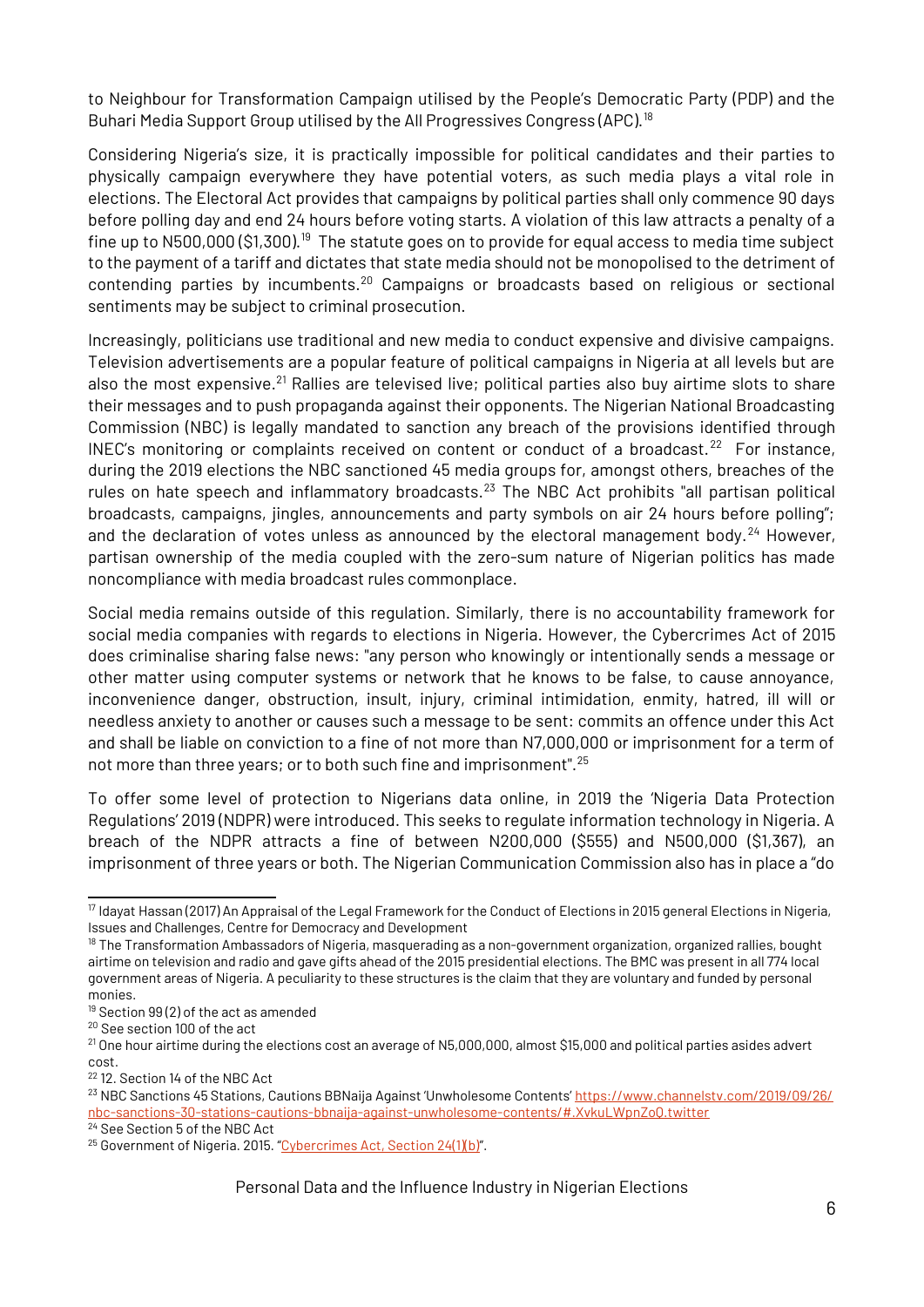not disturb<sup>"[26](#page-6-1)</sup> policy which gives subscribers the opportunity to choose what messages to receive from networks. This policy restricts how digital campaigning per organisations as subscribers have the freedom to opt in or stop unsolicited messages. Regardless, political disinformation campaigns aimed at garnering votes, dividing voters, and suppressing opponents' participation are increasingly being utilised in Nigerian elections.

 Since the return to democracy, electoral violence has remained a constant feature of Nigeria's politics. This is largely fueled by the amount of money and power associated with elective office. Nigerian elections have witnessed several incidents of ballot boxes snatching, arson, killing and destruction of election materials. A combination of Section 227 of the Constitution (as amended) and sections of the Electoral Act prescribe punishment for the contravention of electoral offences.<sup>[27](#page-6-2)</sup> However, the adequacy of the provisions to fight electoral violence remains in question. Sentences are disproportionately light and the trial of election offences in regular court renders the prosecution highly ineffective, as INEC – who is responsible for leading any prosecutions – is hampered by the small size of its legal department. The partisanship and inefficiency of the security agencies that oversee the conduct of elections further complicates this issue. In every election since 1999, there have been instances where the security forces have taken an active part in vote-rigging, voter intimidation or disruption at polling stations.

### <span id="page-6-0"></span>5 How Has Personal Data Featured over Nigeria's Political Campaign History?

The 1993 general election is the first election that the literature associates with market research informing campaign strategy. Then-presidential aspirant MKO Abiola's movements "Hope 93" and "Farewell to Poverty" were grounded in an evidence-backed knowledge of what the citizenry wanted.  $28$  However, how exactly the Abiola campaign obtained an understanding of citizens' needs is unclear. But the 1993 campaign does not appear to have seen a shift in election campaigning in Nigeria. In fact, the literature decries a recent reliance on electoral prophetism, or "religious leaders' pronouncements of who will win or lose without recourse to a systematic and scientific method of data collection and analysis."[29](#page-6-4)

Why would politicians prefer prophecies to polls? For most of Nigeria's history, there have been easier ways to predict voting patterns and craft a campaign message than using citizens' personal data. Political control of mass media, ethnicity, campaign irregularities and religious affiliation are some of the factors can better predict voting patterns in different Nigerian elections. For example, voting patterns in the 1979 general elections followed the pattern of mass media coverage: the National Party of Nigeria had the widest coverage and won the election, the Unity Party of Nigeria received the second largest media coverage and the second-largest vote, and the Nigerian People's Party received the third largest media coverage and the third-largest vote. At that time, media houses were highly partisan, as many owners doubled as politicians or were politically active.<sup>30</sup> In 2007, an election

<span id="page-6-1"></span><sup>26</sup> "NCC Enforces 2442 "Do Not Disturb" Shortcode - The Communicator Online." Nigerian Communications Commission. Last modified 2016. [https://www.ncc.gov.ng/thecommunicator/index.php?option=com\\_content&view=article&id=1363:ncc](https://www.ncc.gov.ng/thecommunicator/index.php?option=com_content&view=article&id=1363:ncc-enforces-2442-qdo-not-disturbq-shortcode&catid=25&Itemid=179)[enforces-2442-qdo-not-disturbq-shortcode&catid=25&Itemid=179.](https://www.ncc.gov.ng/thecommunicator/index.php?option=com_content&view=article&id=1363:ncc-enforces-2442-qdo-not-disturbq-shortcode&catid=25&Itemid=179)

<span id="page-6-2"></span><sup>27</sup> Section 94: Conduct of political rallies and processions; Section 95: Prohibition of certain conducts etc. of political campaigns; Section 96: Prohibition of use of force or violence at political campaigns; Section 119: Disorderly behaviour at political meetings; Section 128: Disorderly conduct at Election Day; Section 129 "Offences on Election Day; and Section 131: Threatening Conducts amongst others.

<span id="page-6-3"></span><sup>&</sup>lt;sup>28</sup> John Amifor, "Political Advertising Design in Nigeria, 1960-2007." International Journal of Arts and Humanities 4, no. 2 (April 2015), 149-163.<http://dx.doi.org/10.4314/ijah.v4i2.11>.

<span id="page-6-4"></span><sup>&</sup>lt;sup>29</sup> Afamefume P. Ikem., Confidence N. Ogbonna, and Olusola Ogunnubi. "Pentecostalism, Electoral Prophetism and National Security Challenges in Nigeria." African Security 13, no. 1(2020), 28-53.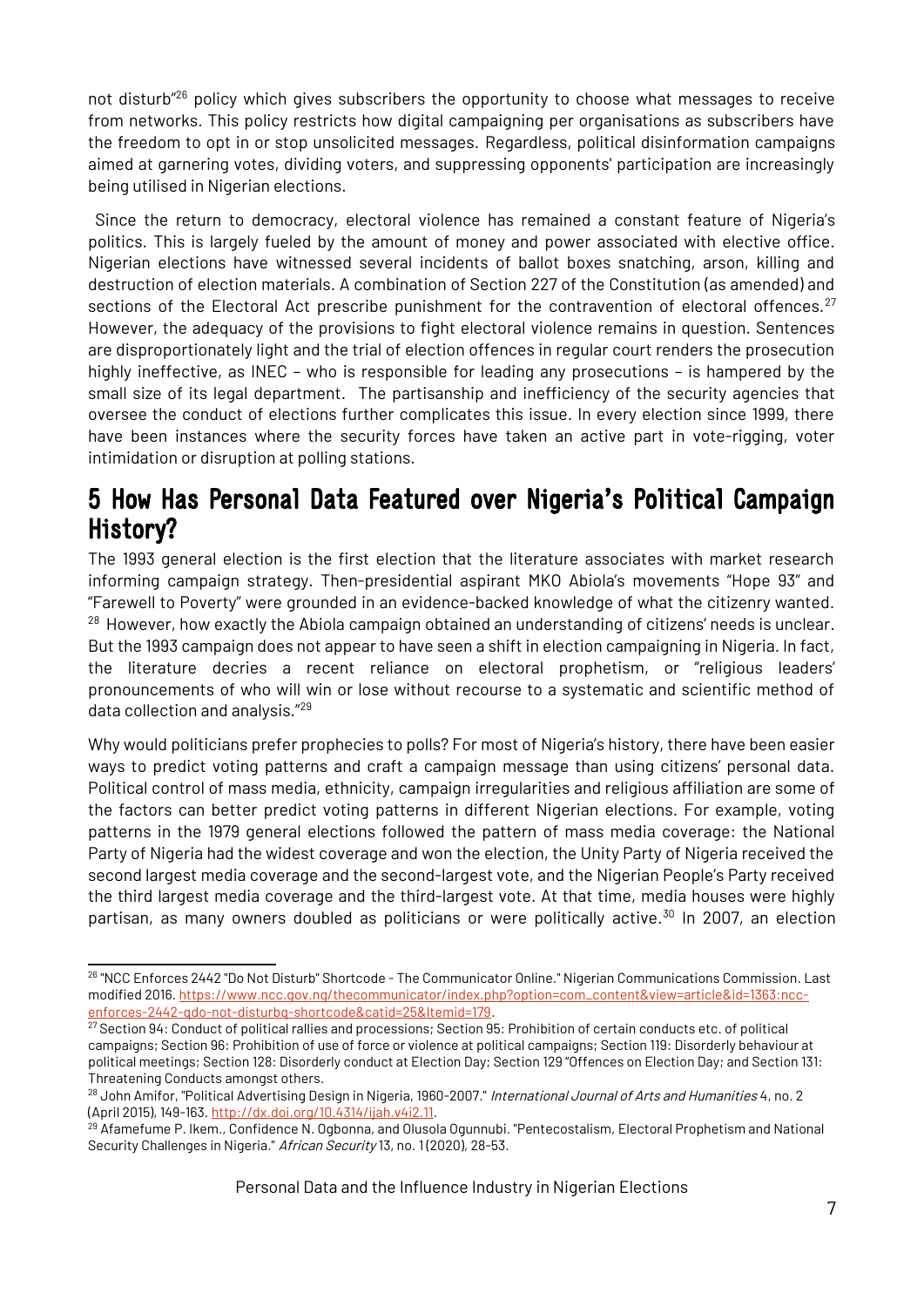marked by widespread rigging, the People's Democratic Party (PDP) campaign "did not rely so much on advertising...but relied on the ability to manipulate the election."[31](#page-7-3)

However, changes to the electoral environment in the last decade have made it more difficult to rely on these vote-prediction heuristics. In 2013, five parties merged to form the All Progressives Congress (APC) to present a viable challenge to the dominant PDP. Its success in the 2015 polls, when its candidate ousted the incumbent in Nigeria's only electoral turnover so far, has created a two-party system. Furthermore, INECs introduction of technology into voter accreditation has helped to "eliminate the dual problems of impersonation and multiple voting—previously rampant rigging tactics."[32](#page-7-4) These changes are gradually increasing the salience of policy preferences in shaping electoral outcomes among certain segments of voters.

## <span id="page-7-2"></span>6 Techniques in Use

Our findings suggest modern data-driven campaign techniques are used in Nigeria to fundraise, test for the resonance of campaign messages and target messages to specific geographic locations. Most activity is in sending out mass SMS, audio, and WhatsApp messages, and in polling to generate voter data. Few attempts are made to link the resulting data or insights to campaign intelligence or influence. For example, the studied political parties do not use mobile campaign apps to engage with ideas and concerns from their constituencies, even when that is the stated purpose of the app. We did not find any instances of some of the techniques listed in "Political Persuasion: Personal Data", for example, political parties seeking to influence search results or targeting TV ads to specific households.

These are the campaign techniques we found to be in use in Nigeria:

### <span id="page-7-1"></span>6.1 A/B Testing

A/B testing or split testing is used in situations where an advertiser wants to compare the effectiveness of variants of a feature of an advertisement. It involves splitting the target audience into groups and exposing each segment to one variant of the advert. Gavaar, a digital marketing agency<sup>[33](#page-7-5)</sup> that creates websites and has run social media campaigns for political parties, uses A/B testing as a backend procedure. This means that Gavaar does not propose A/B testing as a service to candidates but that Gavaar may test variants of a website or social media post without letting a candidate know, and the link between website variants, traffic and turnout or actual votes is not explored.[34](#page-7-6)

### <span id="page-7-0"></span>6.2 Campaign Apps

Mobile apps have become handy for political parties to deliver messages and interact with voters and supporters. For the just concluded 2019 general elections, APC created two official apps that share the same privacy policy and collect the same data. Its party member app, APC Mobile, collects the date of birth, email address, phone number, and INEC voters' number from those who sign up. It facilitates registering as an APC member, getting APC related news and events, donating, and paying

<sup>&</sup>lt;sup>30</sup> Rahman O Olayiwola, "Political Communications: Press and Politics in Nigeria's Second Republic." Africa Media Review 5, no. 2 (1991), 31-45[. http://digital.lib.msu.edu/projects/africanjournals](http://digital.lib.msu.edu/projects/africanjournals).

<span id="page-7-3"></span><sup>31</sup> John Amifor, "Political Advertising Design in Nigeria, 1960-2007."

<span id="page-7-4"></span><sup>&</sup>lt;sup>32</sup> Yomi Kazeem, "It's become much harder to rig elections in Nigeria thanks to technology." *Quartz Africa*, February 11, 2019. <https://qz.com/africa/1553505/nigeria-election-rigging-inec-card-readers-and-pvc-protect-polls/>.

<span id="page-7-6"></span><span id="page-7-5"></span><sup>33</sup> Gavaar, "Leading Digital Marketing Agency in Lagos Nigeria," accessed April 12, 2020, <https://www.gavaar.com/>. <sup>34</sup> Michael Abisuga [CEO, Gavaar], Phone Interview, February 20, 2020.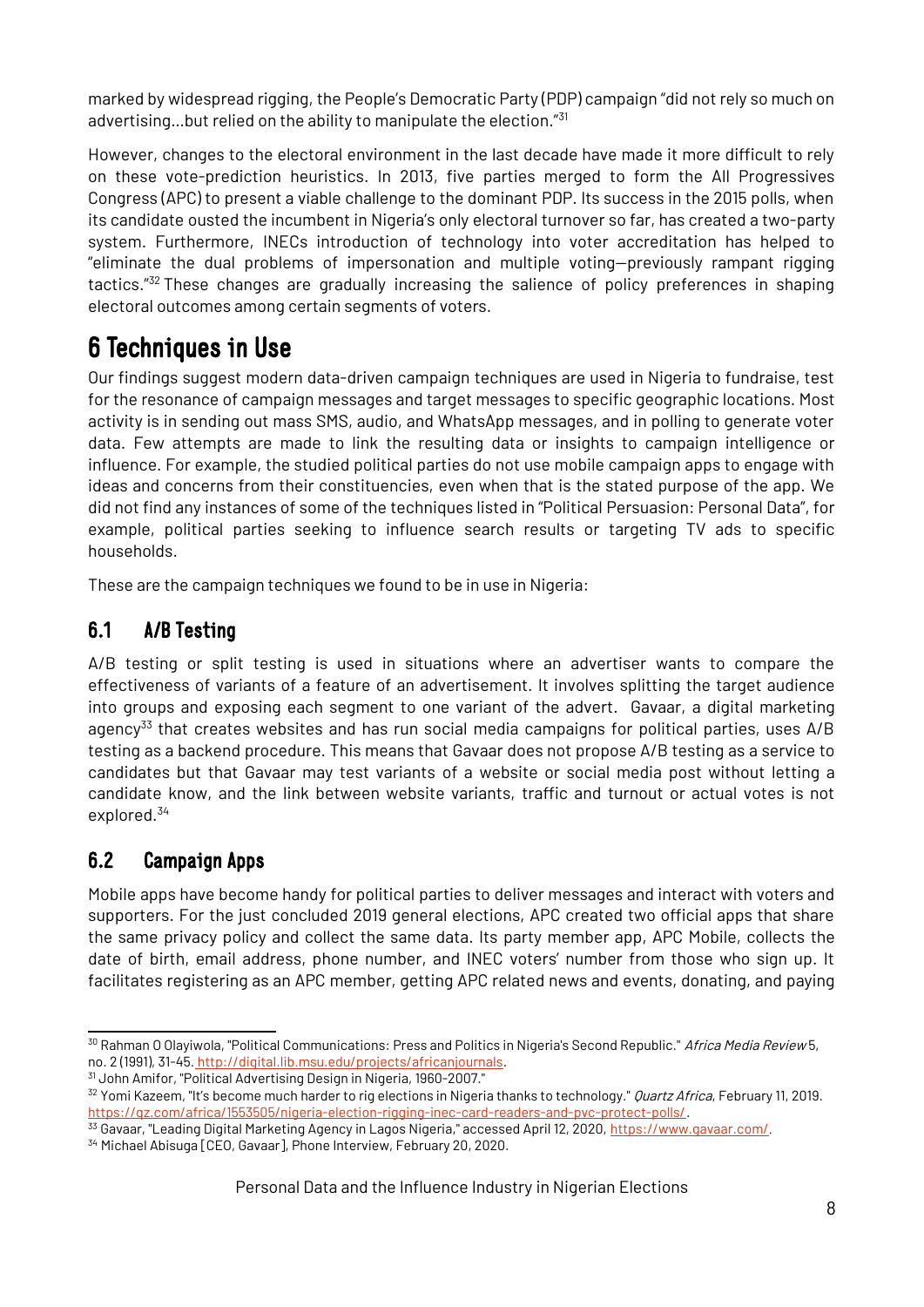member dues. It has been downloaded more than 5,000 times.<sup>[35](#page-8-1)</sup> It also has an app for APC agents, which they can use to register new party members. It has been downloaded more than 500 times.<sup>[36](#page-8-2)</sup> According to the privacy policy, both apps do not use cookies for tracking purposes. $37$ 

The PDP campaign app, also created for the 2019 elections, is a communication platform that enables party members to post messages and interact with other party members. The app's description asserts that "the intention of the app is to connect the people to the party leaders…[the] party also hopes to get constructive and valuable feedback...".<sup>[38](#page-8-4)</sup> But activity on the app is basically non-existent; there are no party leaders present<sup>[39](#page-8-5)</sup> and the link to the privacy policy is currently broken. The app developer is confident that the PDP party does not use any personal identifiable data collected on the app.[40](#page-8-6)

One of our respondents, a political communications consultant, informed us that he used Nation Builder to manage a client's presidential campaign in 2019. NationBuilder is a one-stop campaign management software; it can handle fundraising, communication, and community engagement. Specifically, the consultant used it to target potential voters based on voter data from INEC and conducted A/B testing on emails and newsletters. [41](#page-8-7) Organize for Nigeria, the campaign of Social Democratic Party aspirant Donald Duke, used ActBlue, a fundraising platform, to fundraise for his campaign.[42](#page-8-8) One of ActBlue's features is constant A/B testing of contribution forms to maximize fundraised revenues. $43$ 

### <span id="page-8-0"></span>6.3 Digital Listening

Some political campaigns monitor interactions on social media platforms to enhance their own campaigns. Our respondents tended to be opaque in this area, so it is likely that activity is greater in scope and frequency than suggested in this section. Largely, activity here involves political consultants monitoring interactions online to gauge the public mood and to test the resonance of their messages, and platforms for conveying those messages.

According to a political consultant, his firm uses online data and social media spaces to test the resonance of messages. They also use them to test for the popularity of traditional media outlets, for example, if a candidate goes on a radio programme and the discussion does not gain traction on social media, they know to look to a different radio station moving forward. The firm also uses the information it gleans from digital listening to try to shape online discourse.<sup>[44](#page-8-10)</sup>

Another of our respondents claimed to have employed an undisclosed digital listening software for perception management during the 2019 presidential campaign. The software can be primed to crawl social media spaces for phrases and hashtags. It identifies instances where said key phrases have arisen, and assigns a score based on whether the sentiment of the text was positive or negative, and

<span id="page-8-3"></span><sup>37</sup> All Progressives Congress, APC Mobile Privacy Policy, (2018),

<span id="page-8-6"></span><sup>40</sup> SwiftStar Technology, Email Interview, March 22, 2020.

<span id="page-8-1"></span><sup>35</sup> All Progressives Congress, "APC Member - Apps on Google Play," Google Play, last modified September 12, 2018, <https://play.google.com/store/apps/details?id=com.apc.registration.selftservice.apc.apcselfservice&hl=en>. <sup>36</sup> All Progressives Congress, "APC Agent - Apps on Google Play," Google Play, last modified September 7, 2018,

<span id="page-8-2"></span>[https://play.google.com/store/apps/details?id=com.apc.registration.apc.apc\\_reg](https://play.google.com/store/apps/details?id=com.apc.registration.apc.apc_reg).

[https://apcapp.softalliance.com/files/APC\\_Mobile\\_Privacy\\_Policy.pdf](https://apcapp.softalliance.com/files/APC_Mobile_Privacy_Policy.pdf).

<span id="page-8-4"></span><sup>38</sup> SwiftStar Technology, "PDP - Apps on Google Play," Google Play, last modified February 7, 2020, <https://play.google.com/store/apps/details?id=swiftstartechnology.com.pdp&hl=en>.

<span id="page-8-5"></span> $39$  We downloaded and used the app. A few months after our conversation with the app's developer, the app was deleted.

<span id="page-8-7"></span><sup>41</sup> Political Communications Consultant, Phone Interview, April 16, 2020.

<span id="page-8-8"></span><sup>&</sup>lt;sup>42</sup> "Organize For Nigeria," ActBlue, accessed May 5, 2020, [https://secure.actblue.com/entity/fundraisers/66633.](https://secure.actblue.com/entity/fundraisers/66633)

<span id="page-8-9"></span><sup>43</sup> "ActBlue — About," ActBlue, accessed May 5, 2020,<https://secure.actblue.com/about>.

<span id="page-8-10"></span><sup>44</sup> Political Consultant C, Phone Interview, March 12, 2020.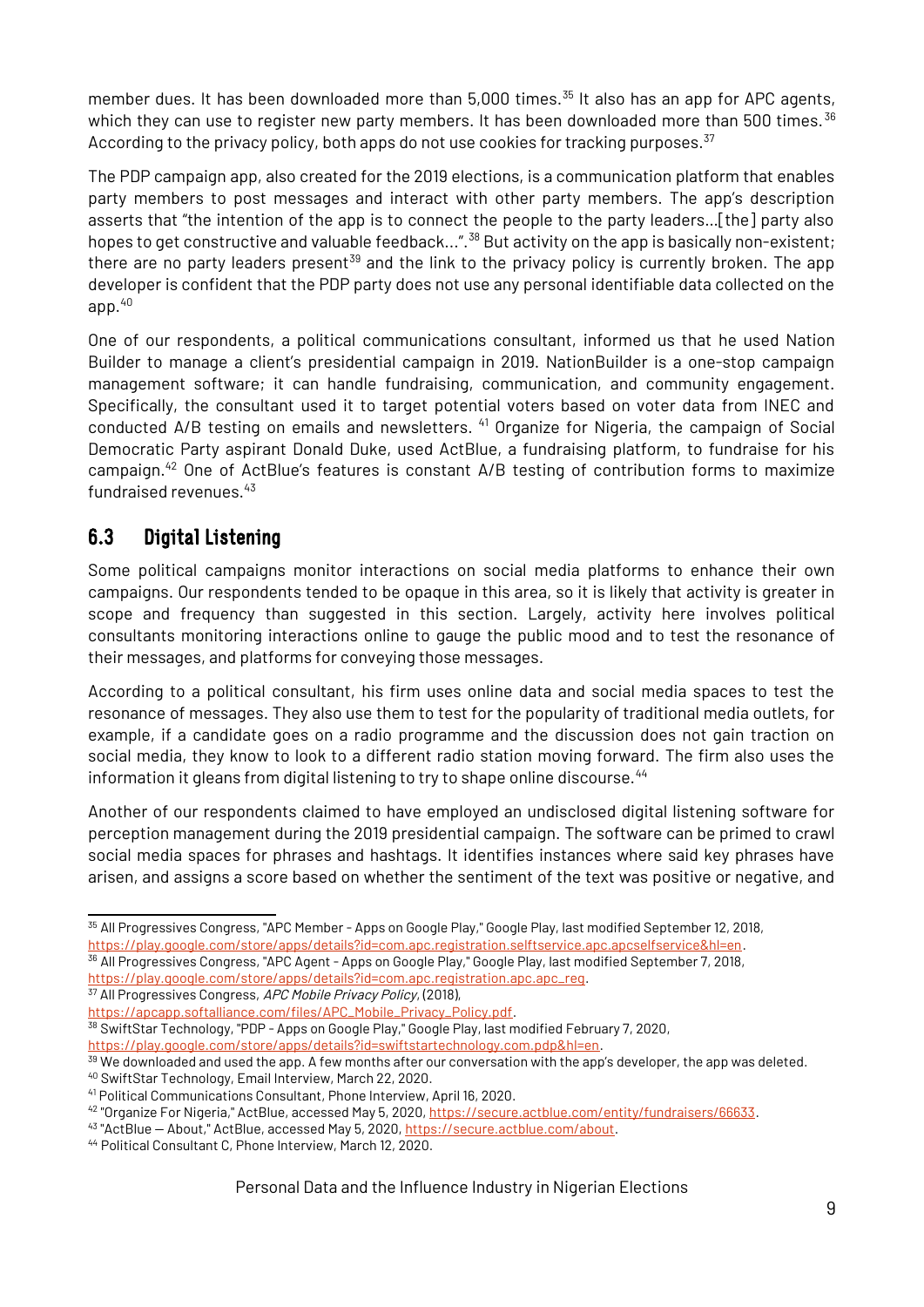the number of followers the mentioning account has. This informed his strategy of identifying negative trends and then "crowding them out with posts by his own army of influencers".  $^{45}$  $^{45}$  $^{45}$ 

### <span id="page-9-1"></span>6.4 Geotargeting

Messaging and adverts are targeted in Nigeria to focus on specific geopolitical locations. A clear example of geotargeting, and one of the first instances, was in the 2015 general elections where Cambridge Analytica was hired to support the then-incumbent Goodluck Jonathan's re-election bid. It used a particularly graphic video which suggested that Muhammadu Buhari's Muslim orientation would lead him to impose sharia law in Nigeria and that this would manifest in violence. A former CA contractor called the video "voter suppression of the most crude and basic kind," noting that the video was targeted at "Buhari voters in Buhari regions" to deter them from turning out.<sup>[46](#page-9-3)</sup> "Buhari voters" ostensibly refers to those with intent to vote for Buhari; "Buhari regions" is more difficult to decipher. It most likely refers to states in northern Nigeria, where Buhari enjoys wide support.

In the 2019 presidential elections, a video titled "Church of Christ is in Danger", suggested that Buhari would impose sharia law if reelected. It made similar claims against the governor of Kaduna State, who had introduced a law on religious regulation. The video also warned that popular Pentecostal pastors who were critics of Buhari will be targeted if reelected for a second term. This video appears targeted at Christians, who tend to live in the South and Middle-Belt region of Nigeria. It may have also aimed to suppress votes and divide the electorate in North Central Nigeria through both its Christians and ethnic minorities (ethnicities asides Hausa and Fulani).[47](#page-9-4)

A political communications consultant used geofencing for a gubernatorial campaign in Rivers State. During the campaigning period it became apparent that some ethnic groups felt like one group had dominated political office. Understanding that ethnic groups on either side of this cleavage would have differing concerns, he used an undisclosed digital tool to vary data collection and messaging based on the dominant ethnic groups in different areas of the state.  $^{48}$  $^{48}$  $^{48}$ 

### <span id="page-9-0"></span>6.5 Voter Files

The INEC voter register is the most accessible voter file. One of our interviewees<sup>[49](#page-9-6)</sup> suggested that most firms offering data services build off it. The INEC register had 84 million registered voters in  $2019^{50}$  $2019^{50}$  $2019^{50}$  this interviewee and NOI Polls<sup>[51](#page-9-8)</sup> claim to have the same amount of data on citizens. Alternative Adverts, a digital advertising firm, claims to have a mobile phone number database of more than 80 million voters.<sup>[52](#page-9-9)</sup> However, consultants raised concerns that the voter file is sometimes unreliable, with some of its entries outdated.

One of the political consultants we spoke to noted that his firm either buys or 'mines' from 'publicly accessible' databases voter data. The firm offers bespoke data collection for candidates which

<span id="page-9-6"></span><span id="page-9-5"></span><sup>49</sup> Our respondent did not want this point attributed to them.

<span id="page-9-2"></span><sup>45</sup> Political Communications Consultant, Phone Interview. Based on his comments, he may have been using Keyhole ([https://](https://keyhole.co/) [keyhole.co/\)](https://keyhole.co/) or Meltwater ([https://www.meltwater.com](https://www.meltwater.com/)).

<span id="page-9-3"></span><sup>46</sup> Carole Cadwalladr, "Cambridge Analytica's ruthless bid to sway the vote in Nigeria."

<span id="page-9-4"></span><sup>47</sup> CDD, "CDD FACT CHECK: Is FG Mulling an Agency to Monitor Churches?," The Cable, last modified January 31, 2019, [https://](https://www.thecable.ng/cdd-fact-check-is-the-nigerian-government-planning-to-set-up-an-agency-to-monitor-churches) [www.thecable.ng/cdd-fact-check-is-the-nigerian-government-planning-to-set-up-an-agency-to-monitor-churches.](https://www.thecable.ng/cdd-fact-check-is-the-nigerian-government-planning-to-set-up-an-agency-to-monitor-churches) <sup>48</sup> Political Communications Consultant, Phone Interview, April 16, 2020.

<span id="page-9-7"></span><sup>&</sup>lt;sup>50</sup> Premium Times, "2019 Elections: INEC List of Registered Voters in 36 States, FCT," February 12, 2019, [https://www.premiumtimesng.com/features-and-interviews/312054-for-the-record-2019-elections-inec-list-of](https://www.premiumtimesng.com/features-and-interviews/312054-for-the-record-2019-elections-inec-list-of-registered-voters-in-36-states-fct.html)[registered-voters-in-36-states-fct.html](https://www.premiumtimesng.com/features-and-interviews/312054-for-the-record-2019-elections-inec-list-of-registered-voters-in-36-states-fct.html).

<span id="page-9-8"></span><sup>51</sup> Oluwafemi Taiwo [Team Lead, Market Media and Research, NOI Polls], Personal Interview, February 18, 2020.

<span id="page-9-9"></span><sup>52</sup> Alternative Adverts, "Phone number and Email Address databasses in Nigeria," accessed April 24, 2020, <https://alternativeadverts.com/phone-number-and-email-address-databasses-in-nigeria.html>.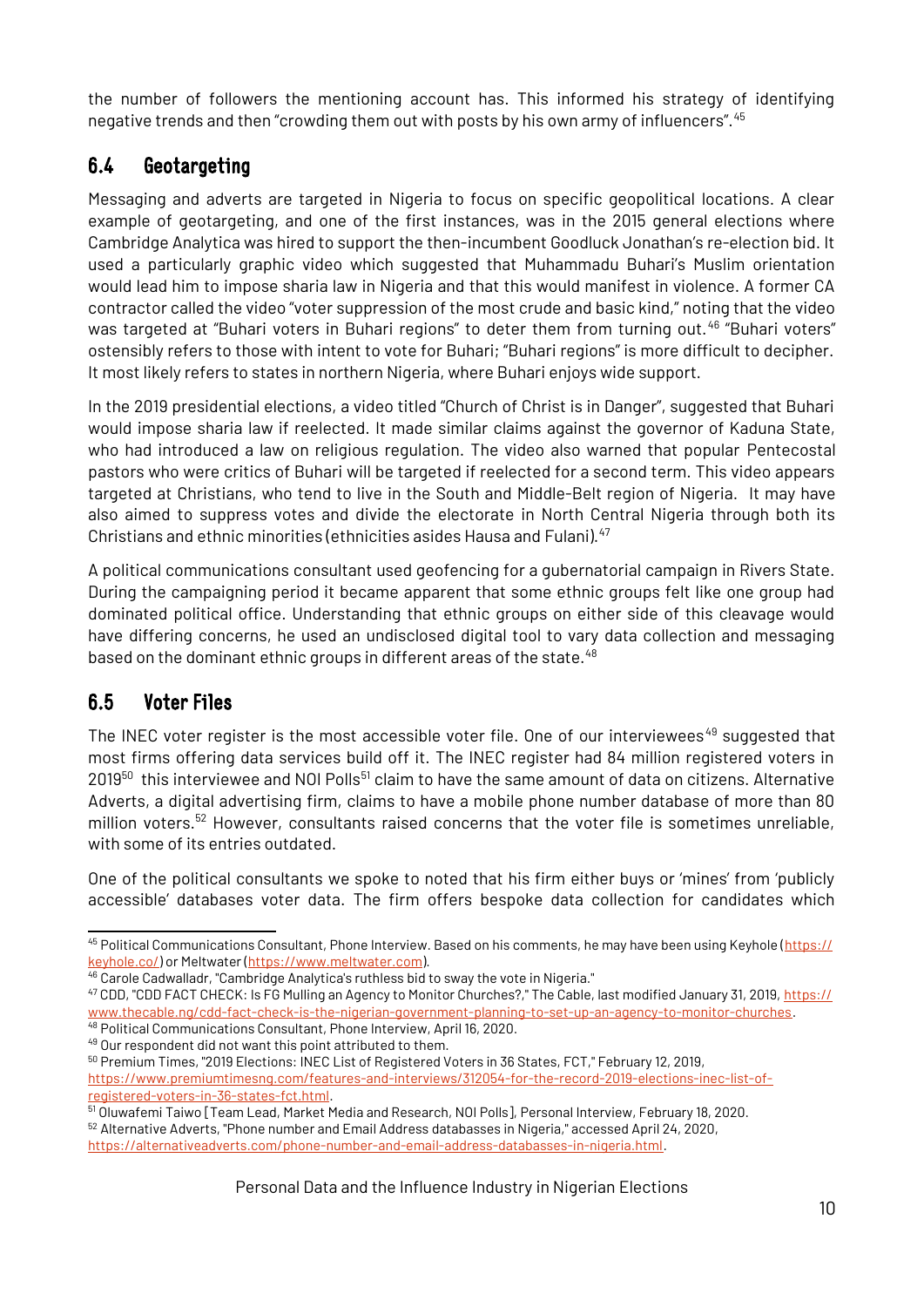usually means some new data is collected with each client. The consultant described Nigeria's data protection as 'porous', making it relatively easy to get data one should not ordinarily have access to. He claimed that his firm mined 2015 presidential election voting patterns down to the polling unit, including each voter's first name, last name, phone number, occupation and chosen candidate. From the data, the firm gleaned the most active voting demographics grouped by occupation. When he was hired in 2019 to capture swing votes, he focused on winning over the top three most active demographics from 2015.<sup>[53](#page-10-0)</sup>

For clients who can afford it, the consultant's firm intermittently conducts perception audits to track dominant narratives as they evolve over the election cycle. The data collection depends on whether his firm is working for the incumbent or incumbent's chosen successor versus the opposition. If his client is an incumbent, data collection would focus on gathering perceptions of what the person has done during their tenure, and how the positives and negatives of the tenure cascade across ethnicity or geography. From these he postulates the likely talking points that will shape the election. For example, the incumbent could have done well on infrastructure, but the narrative that could be shaping the election is "equity", or rotating leadership between ethnic groups. In a campaign he managed in Rivers State, the initial conversation was whether leadership should come from an upland or riverine area. When candidates all emerged from riverine areas, the conversation shifted to the legitimacy of different riverine areas. His task then became devising metrics for judging the legitimacy of a given riverine area. He noted that ethnicity, geography, and incumbency are often strong determinants of a client's chances of electoral success. After mapping narratives, he tries to establish the most influential voices in the conversation. At each point, he adjusts the campaign message to reflect the realities the data brings to light. This process is typically done offline. The perception audit is done online less than half the time.<sup>[54](#page-10-1)</sup>

Other evidence indirectly indicates voter file creation. Nextier Advisory, a public sector advisory firm,[55](#page-10-2) put out a call for a political consultant in 2016. Through surveys and polls, the consultant was to, amongst others, collect qualitative and quantitative data on the "hopes and aspirations" and quality of life of citizens in a South Eastern state. These data points would provide insights to inform narratives for the campaign.<sup>[56](#page-10-3)</sup> Ahead of the 2019 elections, CMC Connect, a communications group, launched a political product called "political market research", which included citizen perception audits and opinion polls.<sup>[57](#page-10-4)</sup> Chain Reactions Nigeria, a public relations and communications firm and Edelman affiliate, noted that it provided polling services that were associated with its client ousting the incumbent in the 2018 Ekiti State governorship elections.<sup>[58](#page-10-5)</sup> Datavision Limited, an ICT company, launched "PollBook" in 2018 which promised to create a database comparable to the INEC electoral register; with entries on age, gender, religion, political affiliation, occupation and location at different levels of granularity and to reconcile this data with poll responses.<sup>[59](#page-10-6)</sup>

Foreign firms have also been involved in generating voter files. Political consulting firm AKPD Message and Media (AKPD) worked for APC during the 2015 presidential election. It conducted surveys

<span id="page-10-0"></span><sup>53</sup> Political Consultant B, Personal Interview, March 5, 2020.

<span id="page-10-1"></span><sup>54</sup> Political Communications Consultant, Phone Interview.

<span id="page-10-2"></span><sup>&</sup>lt;sup>55</sup> Nextier Advisory, "About Us," last modified January 16, 2016, <https://www.nextieradvisory.com/about-us/>.

<span id="page-10-3"></span><sup>56</sup> NG Careers, "Political Consultant," ERecruiter Nigeria, last modified August 15, 2016, <https://www.erecnigeria.com/political-consultant/>.

<span id="page-10-4"></span><sup>&</sup>lt;sup>57</sup> Oluwatovin Babayaqbon, "CMC Connect launches 'political projects' ahead of 2019 elections," The Cable NG, June 25, 2018, [https://www.thecable.ng/cmc-connect-launches-two-political-products-ahead-of-2019-elections.](https://www.thecable.ng/cmc-connect-launches-two-political-products-ahead-of-2019-elections)

<span id="page-10-5"></span><sup>58</sup> Modupe Gbadeyanka, "Election 2019: Chain Reactions Begins Political Campaign Management Services," Business Post, September 3, 2018, [https://businesspost.ng/general/election-2019-chain-reactions-begins-political-campaign](https://businesspost.ng/general/election-2019-chain-reactions-begins-political-campaign-management-services/)[management-services/](https://businesspost.ng/general/election-2019-chain-reactions-begins-political-campaign-management-services/).

<span id="page-10-6"></span><sup>59</sup> Mfon Eyoma [CEO Datavision], "Benefits of polling to elections in Nigeria," The Sun, August 2, 2018, [https://www.sunnewsonline.com/benefits-polling-elections-nigeria/.](https://www.sunnewsonline.com/benefits-polling-elections-nigeria/)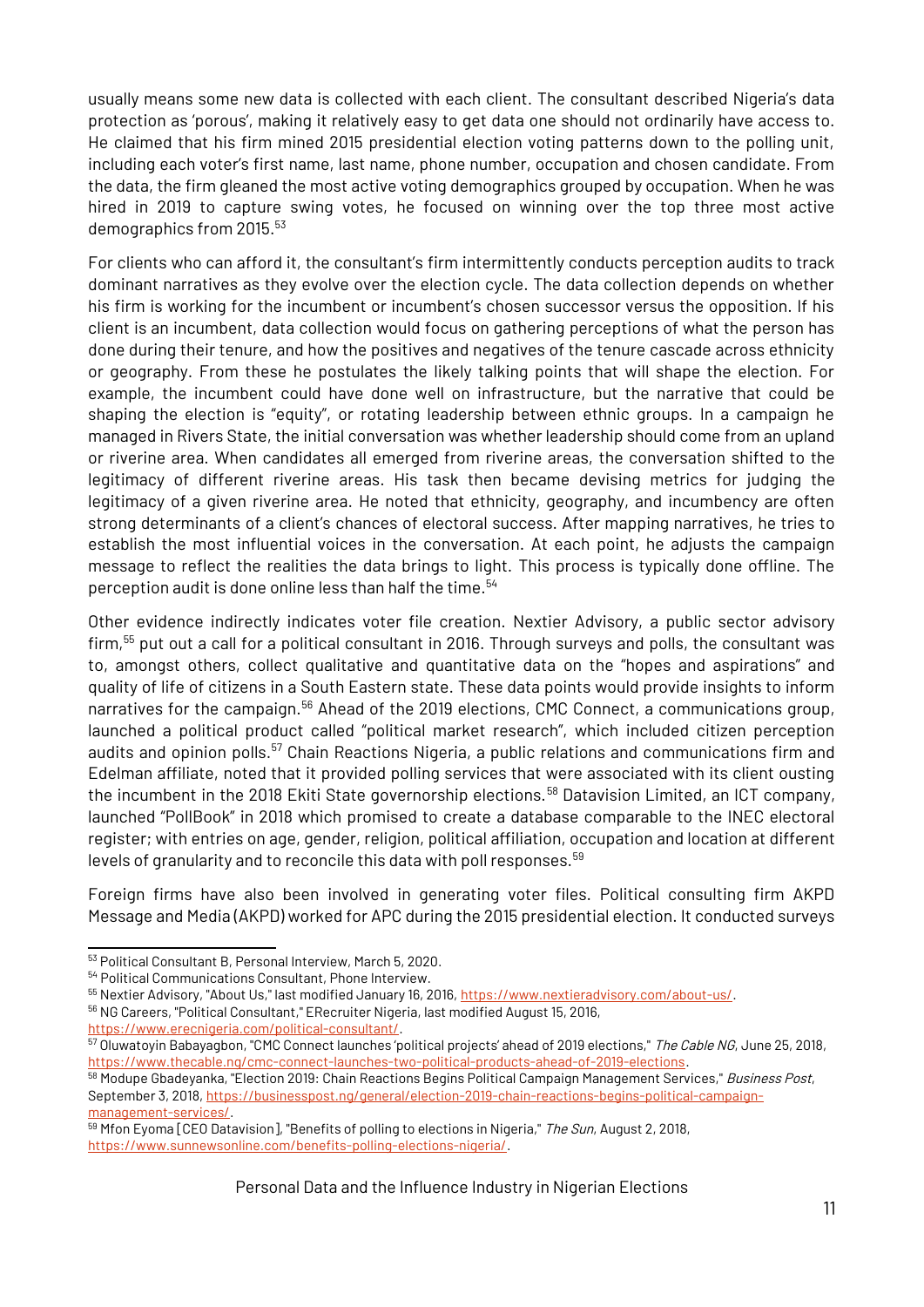and polls which were used to identify the most contentious regions and inform the campaign message of "change".<sup>[60](#page-11-2)</sup> 87 Nigerian Facebook users used Cambridge Analytica's "thisisyourdigitallife" app, affecting an estimated total of 271,469 Nigerians.<sup>[61](#page-11-3)</sup> To what extent this data was used to inform Cambridge's work for PDP is unclear; the former head of Cambridge Analytica noted that they preferred face to face canvassing to collect data in Nigeria when interviewed in 2017.<sup>[62](#page-11-4)</sup>

### <span id="page-11-1"></span>6.6 Psychometric Profiling

Our research did not uncover instances of psychometric profiling in the strict sense of using personality traits to predict voting preferences. However, one of the political consultants we spoke to conducted what he referred to as "psychographics", or polling for perception. He was contracted to deliver votes in states where his client, a 2019 presidential frontrunner, was unpopular. He said he spent money on undisclosed software that enabled him to segment the voter base in these states into opposition loyalists, swing voters and client loyalists. The psychological element of this segmentation involved finding out why his client was unpopular with certain voters and then tailoring messages to those voters in attempt to convince them otherwise. $63$ 

### <span id="page-11-0"></span>6.7 Robocalls and Mobile Texting

Robocalls, bulk SMSs and voice SMSs are relatively popular in Nigeria. Alternative Adverts<sup>[64](#page-11-6)</sup> and Adhang,<sup>[65](#page-11-7)</sup> two digital advertising agencies, noted that these were services they found easiest to sell to political candidates. Fastweb, another digital advertising agency, noted that robocalls are even more popular than SMS, since they are harder to ignore.<sup>[66](#page-11-8)</sup> Former President Goodluck Jonathan is reckoned to have pioneered the use of robocalls and SMSs as a key technique for a presidential campaign.[67](#page-11-9) In 2011 he launched his campaign by sending an SMS which read "From Jonathan: We are on the road to rebuild our nation. Stand with me. Stand for transformation," to millions of Nigerians.<sup>[68](#page-11-10)</sup> Jonathan's 2015 campaign also used voice SMS to broadcast campaign messaging to eligible voters. This case offers rare insight into the amounts of money that go into data-driven campaigning in Nigeria. In June 2015, Silon Concepts, who had been contracted to do the voice SMS work, took the Director-General and Director of Finance of PDP's Presidential Campaign to court for refusing to pay the N70 million (about \$180,000) balance of the N100 million (about \$260,000) that had been agreed.<sup>[69](#page-11-11)</sup>

<span id="page-11-4"></span>62 Mike Butcher, "Cambridge Analytica CEO talks to TechCrunch about Trump, Hillary and the future," TechCrunch, November 6, 2017, [https://techcrunch.com/2017/11/06/cambridge-analytica-ceo-talks-to-techcrunch-about-trump-hilary-and-the](https://techcrunch.com/2017/11/06/cambridge-analytica-ceo-talks-to-techcrunch-about-trump-hilary-and-the-future/)[future/.](https://techcrunch.com/2017/11/06/cambridge-analytica-ceo-talks-to-techcrunch-about-trump-hilary-and-the-future/)

<span id="page-11-2"></span><sup>60</sup> Adam Kredo, "David Axelrod's Political Consulting Firm Far More Involved in Nigeria Election than Previously Disclosed," Free Beacon, February 9, 2015, [https://freebeacon.com/issues/david-axelrods-political-consulting-firm-far-more](https://freebeacon.com/issues/david-axelrods-political-consulting-firm-far-more-involved-in-nigeria-election-than-previously-disclosed/)[involved-in-nigeria-election-than-previously-disclosed/](https://freebeacon.com/issues/david-axelrods-political-consulting-firm-far-more-involved-in-nigeria-election-than-previously-disclosed/).

<span id="page-11-3"></span><sup>61</sup> Guardian Editorial, "On Cambridge Analytica," *Guardian Newspaper*, April 16, 2018, [https://guardian.ng/opinion/on](https://guardian.ng/opinion/on-cambridge-analytica/)[cambridge-analytica/.](https://guardian.ng/opinion/on-cambridge-analytica/)

<span id="page-11-5"></span><sup>63</sup> Political Consultant B, Personal Interview.

<span id="page-11-6"></span><sup>64</sup> Emmanuel Nwafor [MD, Alternative Adverts], Phone Interview, February 20, 2020.

<span id="page-11-7"></span><sup>&</sup>lt;sup>65</sup> Christian Okoye [CEO, Adhang], Phone Interview, February 17, 2020.

<span id="page-11-8"></span><sup>66</sup> Chinedu David [CEO, Fastweb], Phone Interview, February 14, 2020.

<span id="page-11-9"></span><sup>67</sup> Political Consultant A, Phone Interview, February 13, 2020.

<span id="page-11-10"></span><sup>68</sup> PM News Headlines, "Jonathan Begins SMS Campaign," PM News, September 14, 2010,

<https://www.pmnewsnigeria.com/2010/09/14/jonathan-begins-sms-campaign/>.

<span id="page-11-11"></span><sup>69 &</sup>quot;Abuja Court Set To Begin Hearing In Case Against PDP Over Campaign Debt," Sahara Reporters, June 22, 2015, <http://saharareporters.com/2015/06/22/abuja-court-set-begin-hearing-case-against-pdp-over-campaign-debt>.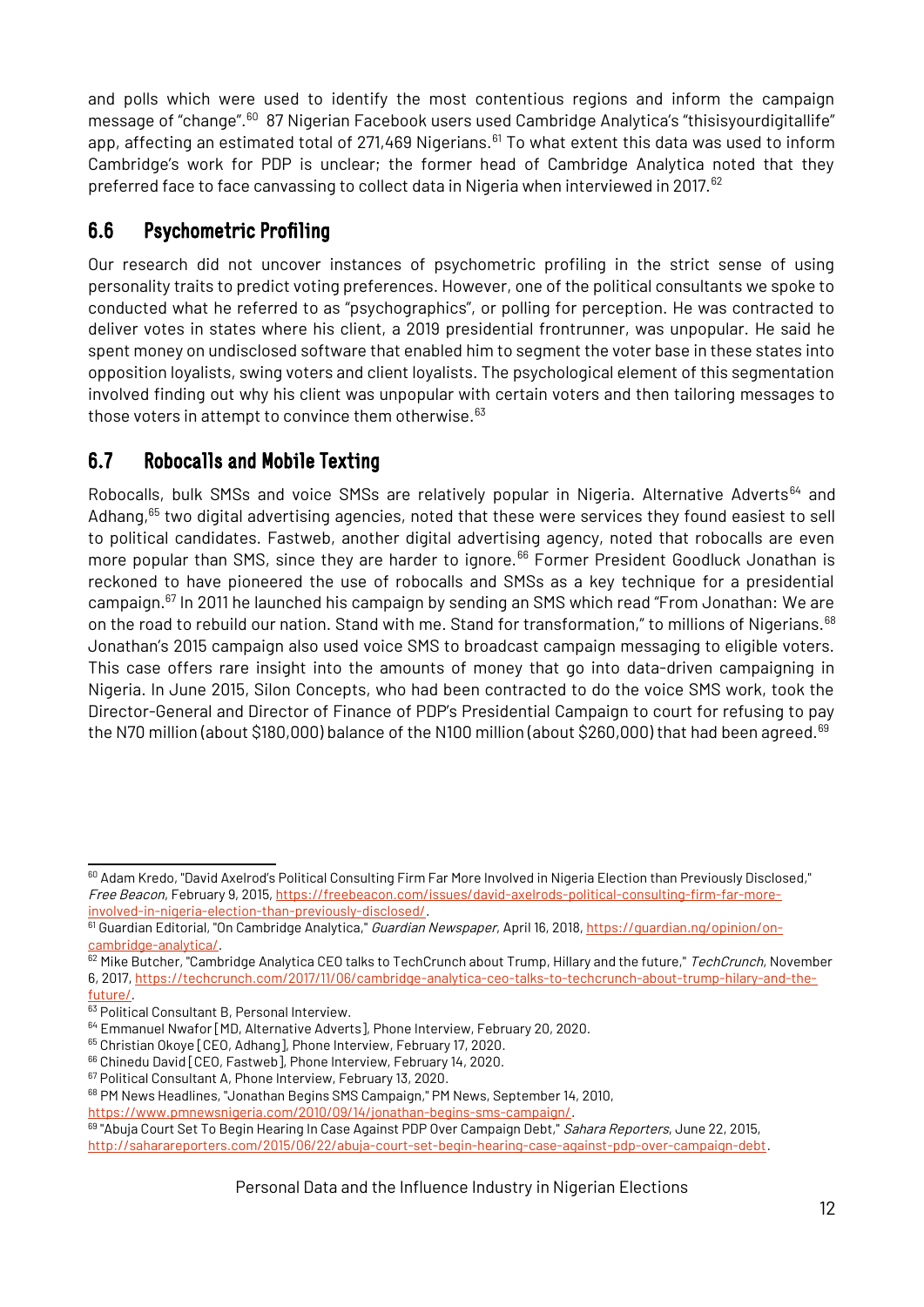#### Personalization

Instead of a standard SMS text message or 'spray and pray' email marketing campaign, voice broadcasting campaigns can be scripted to provide a personalized message that can peak an immediate interest by the recipient.

#### **Consistency Voice Broadcasting Campaigns**

When connecting with a large number of clients and prospects can be difficult to provide the same level of consistency when making voice calls manually. Launching a voice broadcasting campaign creates a 100% consistent and uniform message for your entire target audience to hear

#### Cost Effective

Voice broadcasting campaigns are relatively inexpensive, and allows you to deploy a message<br>through a medium not as widely used as other marketing channels. Voice broadcasts merit almost<br>immediate attention, especially whe

#### Interactivity

Interactive voice broadcasting campaigns allow recipients to listen to the voice message and use the phone's keypad to interact with the system. Businesses can use this to send out phone<br>surveys, confirm appointments and even direct the caller to another menu or the appropriate extension

For more information call us on price call 07014039333, 08140806869 or click Voice SMS service to contact us

We take the lead as the best voice SMS service provider in Nigeria and other providers follow!

#### We have long list of clients but listed below are few of our happy clients



Image 1: A screenshot from the "Services: Robocalls" page of AdHang's website.<sup>[70](#page-12-1)</sup> AdHang can personalize robocalls, and lists APC and PDP as two of its clients.

WhatsApp is also used by some of the political consultants we spoke to in order to communicate with voters. Rather than using broadcast messages, one firm uses an undisclosed software to send WhatsApp messages that appear to have been sent on an individual basis. The firm also creates WhatsApp and Facebook groups to push specific agendas. They designate the leader, whom they feed with content, and try to "create a system to ensure that everything that is happening is coordinated and consistent".[71](#page-12-2)

### <span id="page-12-0"></span>6.8 Third-party Tracking

In its simplest form, third-party web tracking involves a tracker, which could be a website or other digital entity, recording a web user's visit to a website other than its own. Different third-party trackers can combine data to generate a significant subset of a user's browsing history. This data enables targeting advertisements according to the person's interests.<sup>[72](#page-12-3)</sup> The one instance of thirdparty tracking we found comes from the political communications consultant. When he worked for a 2015 presidential campaign, he recalls working with people from David Axelrod's firm who tracked

<span id="page-12-1"></span><sup>&</sup>lt;sup>70</sup> Adhang. "Voice SMS Service in Nigeria." Adhang. Accessed July 1, 2020. [https://alternativeadverts.com/voice-sms-in](https://alternativeadverts.com/voice-sms-in-nigeria.html)[nigeria.html.](https://alternativeadverts.com/voice-sms-in-nigeria.html)

<span id="page-12-2"></span> $71$  Political Consultant B, Personal Interview.

<span id="page-12-3"></span><sup>72</sup> Princiya, "Web Tracking: What You Should Know About Your Privacy Online," FreeCodeCamp.org, last modified April 5, 2018, [https://www.freecodecamp.org/news/what-you-should-know-about-web-tracking-and-how-it-affects-your-online](https://www.freecodecamp.org/news/what-you-should-know-about-web-tracking-and-how-it-affects-your-online-privacy-42935355525/)[privacy-42935355525/.](https://www.freecodecamp.org/news/what-you-should-know-about-web-tracking-and-how-it-affects-your-online-privacy-42935355525/)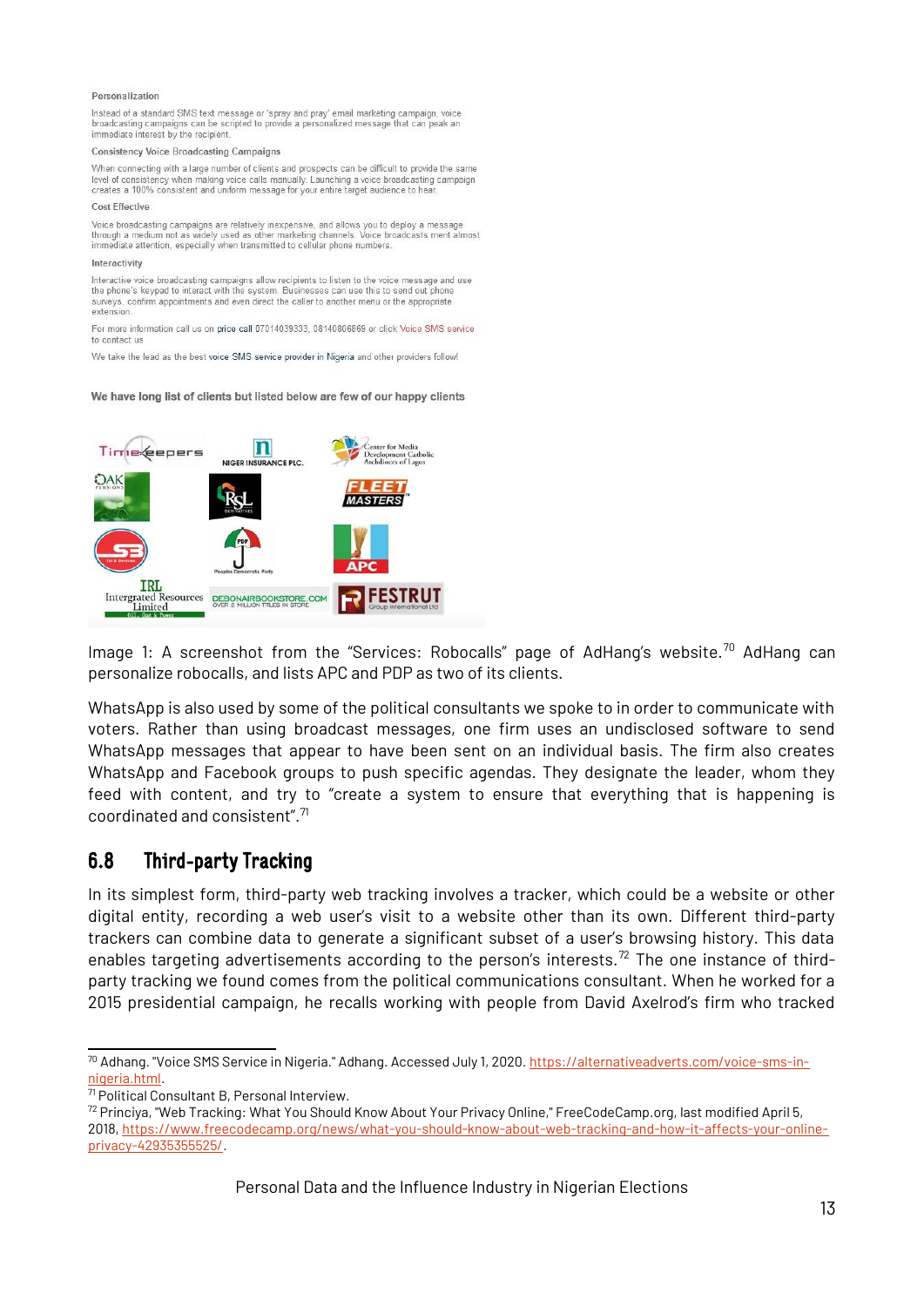Nigerian voters' user journeys online via tracking cookies. <sup>[73](#page-13-2)</sup> The consultant was not forthcoming on how this ultimately influenced campaign strategy.

## <span id="page-13-1"></span>7 The Political Influence Industry in Nigeria

Nigeria's political campaign industry is small. Our snowball strategy, in which we ask interviewees to recommend other consultants, pointed us back to the same actors. Most respondents mentioned StateCraft, a "full-service governance consulting firm with expertise in elections…strategic government relations and communication" as a key player.<sup>[74](#page-13-3)</sup> StateCraft is popular for winning many high profile campaigns, such as Goodluck Jonathan's 2011 campaign, Muhammadu Buhari's 2015 campaign, and Nana Akufo-Addo's 2016 campaign in Ghana. $^{75}$  $^{75}$  $^{75}$ 

Why are there such a low number of political consulting firms? Trying to answer this question is an approach to answering a broader question—are there other forms of data-driven campaigning in Nigeria? And who else is involved in providing campaign services in Nigeria? In systematically reviewing the types of actors, we uncovered a different kind of political consultant—informal campaign strategists. These are individuals or groups that operate without professional or formal status and often work indirectly with campaigns. They employ an 'alternative' set of digital and datadriven techniques, which emerge organically from the Nigerian political structure.

### <span id="page-13-0"></span>7.1 Political Consulting Firms

According to political consultants we interviewed, the primary way to land clients is through referrals. This suggests that only those who expect their personal connections to sustain a regular influx of clients will set up a firm. Rather than a large network of political aspirants, it seems more feasible to have a number of well-connected referees. However, this strategy comes with its own risks. According to a political communications consultant, "if the string of people referring you is no longer in power, it can shut off your own access to power too."[76](#page-13-5)

This need for connections provides a high barrier to entry. It implies that those who set up firms are exceptionally well-resourced and connected. One of the political consultants we spoke to said he was trained by David Axelrod at the University of Chicago.<sup>[77](#page-13-6)</sup> Adebola Williams, founder of StateCraft, is coowner of a larger communications firm, Red Media Africa. Red Media Africa also owns a popular youth-focused online newspaper, YNaija.[78](#page-13-7)

Nigeria's influence industry may be oligopolistic, that is dominated by a few firms, because of these high barriers to entry. However, it does not seem like the firms we spoke to are running most of the campaigns in Nigeria. The firms that discussed numbers with us each ran a total of less 30 campaigns between 2015 and 2019. This is not close to a majority of the campaigns in a country that elects 109 Senators and 360 House of Representatives members every election cycle, along with 36 governors, deputy governors and a president. But firms are not failing to land more clients for lack of trying. Some firms pitch to previously unknown clients, but chances of success are low. According to a political consultant,

<span id="page-13-2"></span><sup>73</sup> Political Communications Consultant, Phone Interview.

<span id="page-13-3"></span><sup>74</sup> StateCraft, "StateCraft Inc – Africa's Leading Governance Communication Firm," accessed April 24, 2020, <https://statecraftinc.com/>.

<span id="page-13-4"></span> $^{75}$ Katy Scott, "The Nigerian media mogul who helped three presidents get elected," CNN, October 23, 2017, [https://edition.cnn.com/2017/10/11/africa/adebola-williams-african-presidents-victory/index.html.](https://edition.cnn.com/2017/10/11/africa/adebola-williams-african-presidents-victory/index.html)

<span id="page-13-5"></span><sup>76</sup> Political Communications Consultant, Phone Interview.

<span id="page-13-6"></span><sup>77</sup> Political Consultant B, Personal Interview.

<span id="page-13-7"></span> $78$  Katy Scott, "The Nigerian media mogul who helped three presidents get elected."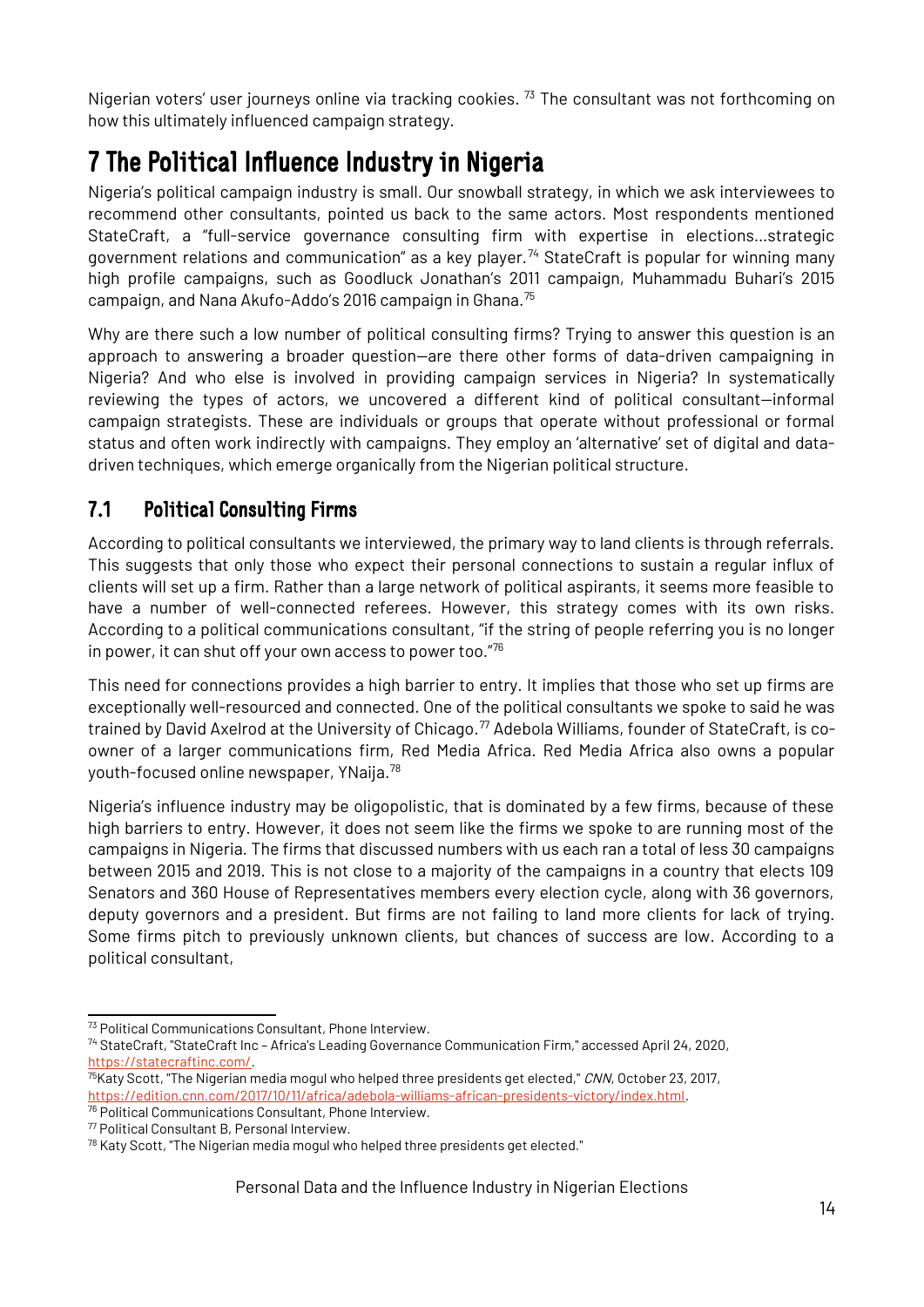"We've sent out tons of proposals. I've stopped sending. I was in a meeting with someone who was running for second term as a governor. He [asked], 'do you understand the politics of Gombe?' I [said], 'no, but I understand the principles, and if I sit down for a week or two, I'll understand the politics and I will use the principles to get you victory."<sup>[79](#page-14-1)</sup>

It seems as though these consultancy firms' work is mainly for high-level government offices—offices overseeing large geographic units, like the presidency. StateCraft's involvements in presidential campaigns have been detailed above. Similarly, another political consultant said he tends to work predominantly on presidential campaigns in Nigeria and across the West Africa region.<sup>[80](#page-14-2)</sup> According to a political communications consultant, most of his clients are technocrats who want to get into politics; they usually come in at the senatorial and qubernatorial levels.<sup>[81](#page-14-3)</sup> None of the firms we spoke to indicated being involved in local government elections.

### <span id="page-14-0"></span>7.2 Digital Advertising and Marketing Agencies

Beyond political consultants there are other actors delivering campaign services. Advertising and market research agencies have honed data-driven persuasion skills in the private sector and experience in countries like the UK and US suggest these skills are transferable to political campaigns.[82](#page-14-4) Since these firms have private sector clients, they do not face the same existential threat that political consulting firms do. However, interviews with various advertising and marketing research agencies suggest that demand for services from political actors is low and, for moral and other reasons, some agencies are not willing to supply partisan services.

GeoPoll, a market research agency, noted that they have not been approached by political parties, although they are "engaged by [commercial] clients to track the [Nigerian] population's consumption habits of media (TV and radio) that…would be of value to political campaigns as they design their outreach strategies…". GeoPoll also claims that this service runs on a subscription model and is therefore cost effective.<sup>[83](#page-14-5)</sup>

However, GeoPoll also noted that they typically do not participate in partisan research. This is a theme that appeared across interviews with market research agencies. Firms like Random Dynamic Resources<sup>[84](#page-14-6)</sup> and IntelBridge,  $85$  and the president of the Nigeria Marketing Research Association  $(NIMRA)<sup>86</sup>$  $(NIMRA)<sup>86</sup>$  $(NIMRA)<sup>86</sup>$  noted that conducting research for political clients was morally beneath them. The president of NIMRA – which has 345 members - stated that, to his knowledge, organisations under his umbrella did not engage in such research.<sup>[87](#page-14-9)</sup>

Digital advertising firms were more open to taking on political clients, but those who did noted that potential clients would often balk at the price of services. A respondent who worked at Fastweb detailed how they had pitched a service to a political party that would integrate rural communities on one online platform but that it was rejected due to the proposed cost. Fastweb also noted that political candidates would scoff at the notion of 'Search Engine Optimization'—increasing the visibility and traffic to their websites-because they believed it would not get them votes.<sup>[88](#page-14-10)</sup>

<span id="page-14-1"></span><sup>79</sup> Political Consultant B, Personal Interview.

<span id="page-14-2"></span><sup>80</sup> Political Consultant B, Personal Interview.

<span id="page-14-3"></span><sup>81</sup> Political Communications Consultant, Phone Interview.

<span id="page-14-4"></span><sup>82</sup> Tactical Tech, Personal Data: Political Persuasion. Inside the Influence Industry. How it works, (2019), <https://ourdataourselves.tacticaltech.org/posts/inside-the-influence-industry>.

<span id="page-14-5"></span><sup>83</sup> GeoPoll, Email Interview, February 13, 2020.

<span id="page-14-6"></span><sup>84</sup> Random Dynamic Resources, Phone Interview, February 13, 2020.

<span id="page-14-7"></span><sup>85</sup>IntelBridge, Phone Interview, February 20, 2020.

<span id="page-14-8"></span><sup>86</sup> NIMRA, Phone Interview, February 13, 2020.

<span id="page-14-9"></span><sup>87 &</sup>quot;About Us," NIMRA, accessed May 5, 2020, [https://www.nimra.ng/about-nimra/.](https://www.nimra.ng/about-nimra/)

<span id="page-14-10"></span><sup>88</sup> Chinedu David [CEO, Fastweb], Phone Interview, February 14, 2020.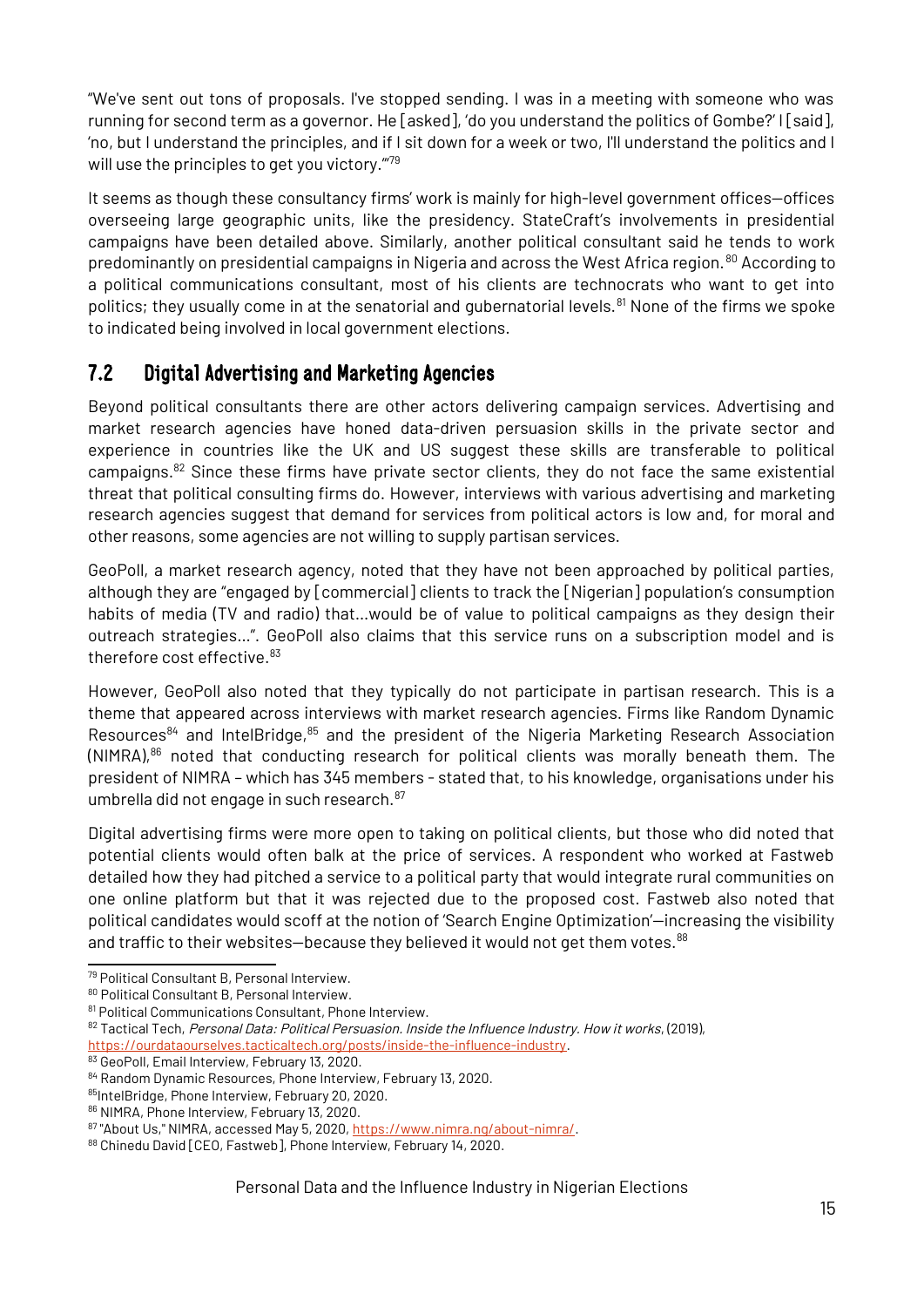In an interview with a staff from Adhang, they claimed to be the only digital advertising firm really operating in the political influence industry. Although it is tempting to write the statement off as a marketing gimmick, it was the only firm we spoke to whose website had a dedicated page for handling political campaigns.[89](#page-15-1)

The interviews also suggested the formal political influence industry is small. When prodded for any other agencies we could talk to, Adhang<sup>[90](#page-15-2)</sup> and Random Dynamic Resources<sup>[91](#page-15-3)</sup> said they only knew StateCraft. Silon Concepts, the firm that took some members of the 2015 Goodluck Jonathan campaign to court,  $92$  appears to be no longer operational. The only other digital advertising firm we found that played a significant role in elections was INK Business Design. INK Business Design initially handled just the digital campaign for presidential candidate Atiku Abubakar's 2019 bid. However, a satisfactory digital campaign led it to become "the central strategy hub of the Atiku campaign."<sup>[93](#page-15-5)</sup> We were unable to reach staff members from INK Business Design. We are thus unable to provide more details on their involvement in the Atiku campaign.

### <span id="page-15-0"></span>7.3 Foreign Firms

Another set of actors in the Nigerian influence industry is foreign firms. Cambridge Analytica was hired to provide support to the 2015 Goodluck Jonathan campaign by an external actor. The former President was reportedly unaware of CAs involvement.<sup>[94](#page-15-6)</sup> The firm at the helm of the Jonathan campaign was the now-defunct Bell Pottinger, <sup>[95](#page-15-7)</sup> who helped Jonathan win in 2011.<sup>[96](#page-15-8)</sup>

Other less public foreign involvements are filed with the U.S. Department of Justice. For example, in December 2014, Ambassador Gilbert R. Chagoury hired Corallo Media Strategies to run a media relations campaign for former President Goodluck Jonathan.<sup>[97](#page-15-9)</sup> In January 2015, the Federal Government hired CMGRP UK, London affiliate to Weber Shandwick. CMGRP's task was to create a website to promote Nigeria's transformation agenda, a plan to modernise the country.<sup>[98](#page-15-10)</sup> CMRGP's connection to the campaign is not explicit. However, being hired to promote President Goodluck Jonathan's plan right before the election suggests some level of involvement.

But foreign firms charge a hefty fee for their services. This probably explains their involvement being skewed towards high-level campaigns. Ambassador Chagoury paid Corallo Media Strategies \$900,000.<sup>[99](#page-15-11)</sup> The Federal Government paid CMGRP \$617,000.<sup>[100](#page-15-12)</sup> PDP paid Ballard Partners about \$1 million to lobby the U.S. government to "[maintain] political and security conditions free of intimidation and interference in order to ensure the success and fairness of Nigeria's 2019

<span id="page-15-1"></span><sup>89</sup> AdHang, "Political Online Campaign Agency | Election Consultant in Nigeria | Advertising Firm," last modified April 4, 2020, [https://www.adhang.com/online-political-campaign-agency/.](https://www.adhang.com/online-political-campaign-agency/)

<span id="page-15-2"></span><sup>90</sup> Christian Okoye [CEO, Adhang], Phone Interview.

<span id="page-15-3"></span><sup>91</sup> Random Dynamic Resources, Phone Interview, February 13, 2020.

<span id="page-15-4"></span><sup>92 &</sup>quot;Abuja Court Set To Begin Hearing In Case Against PDP Over Campaign Debt," Sahara Reporters, June 22, 2015, <http://saharareporters.com/2015/06/22/abuja-court-set-begin-hearing-case-against-pdp-over-campaign-debt>.

<span id="page-15-5"></span><sup>93</sup> Frank Eleanya, "Atiku's Better Nigeria Campaign: A case for strategic brand communications," Business Day, April 17, 2019, [https://businessday.ng/brands-advertising/article/atikus-better-nigeria-campaign-a-case-for-strategic-brand](https://businessday.ng/brands-advertising/article/atikus-better-nigeria-campaign-a-case-for-strategic-brand-communications/)[communications/.](https://businessday.ng/brands-advertising/article/atikus-better-nigeria-campaign-a-case-for-strategic-brand-communications/)

<span id="page-15-6"></span> $94$  Carole Cadwalladr, "Cambridge Analytica's ruthless bid to sway the vote in Nigeria".

<span id="page-15-7"></span><sup>95</sup> Nicholas Ibekwe, "PR firm that handled Jonathan's failed re-election campaign banned in South Africa," Premium Times, September 6, 2017, [https://www.premiumtimesng.com/news/more-news/242583-pr-firm-handled-jonathans-failed-re](https://www.premiumtimesng.com/news/more-news/242583-pr-firm-handled-jonathans-failed-re-election-campaign-banned-south-africa.html)[election-campaign-banned-south-africa.html.](https://www.premiumtimesng.com/news/more-news/242583-pr-firm-handled-jonathans-failed-re-election-campaign-banned-south-africa.html)

<span id="page-15-8"></span><sup>&</sup>lt;sup>96</sup> Patrick Smith, "Lobbying in Africa: Nightmare on K street," *The Africa Report*, November 28, 2014, [https://www.theafricareport.com/3674/lobbying-in-africa-nightmare-on-k-street/.](https://www.theafricareport.com/3674/lobbying-in-africa-nightmare-on-k-street/)

<span id="page-15-9"></span><sup>97</sup> US Department of Justice, 6272-Exhibit-AB-20150116-1, (2018).

<span id="page-15-10"></span><sup>98</sup> US Department of Justice, 3911-Exhibit-AB-20150116-21, (2015).

<span id="page-15-11"></span><sup>99</sup> US Department of Justice, 6272-Exhibit-AB-20150116-1.

<span id="page-15-12"></span><sup>&</sup>lt;sup>100</sup> US Department of Justice, 3911-Exhibit-AB-20150116-21.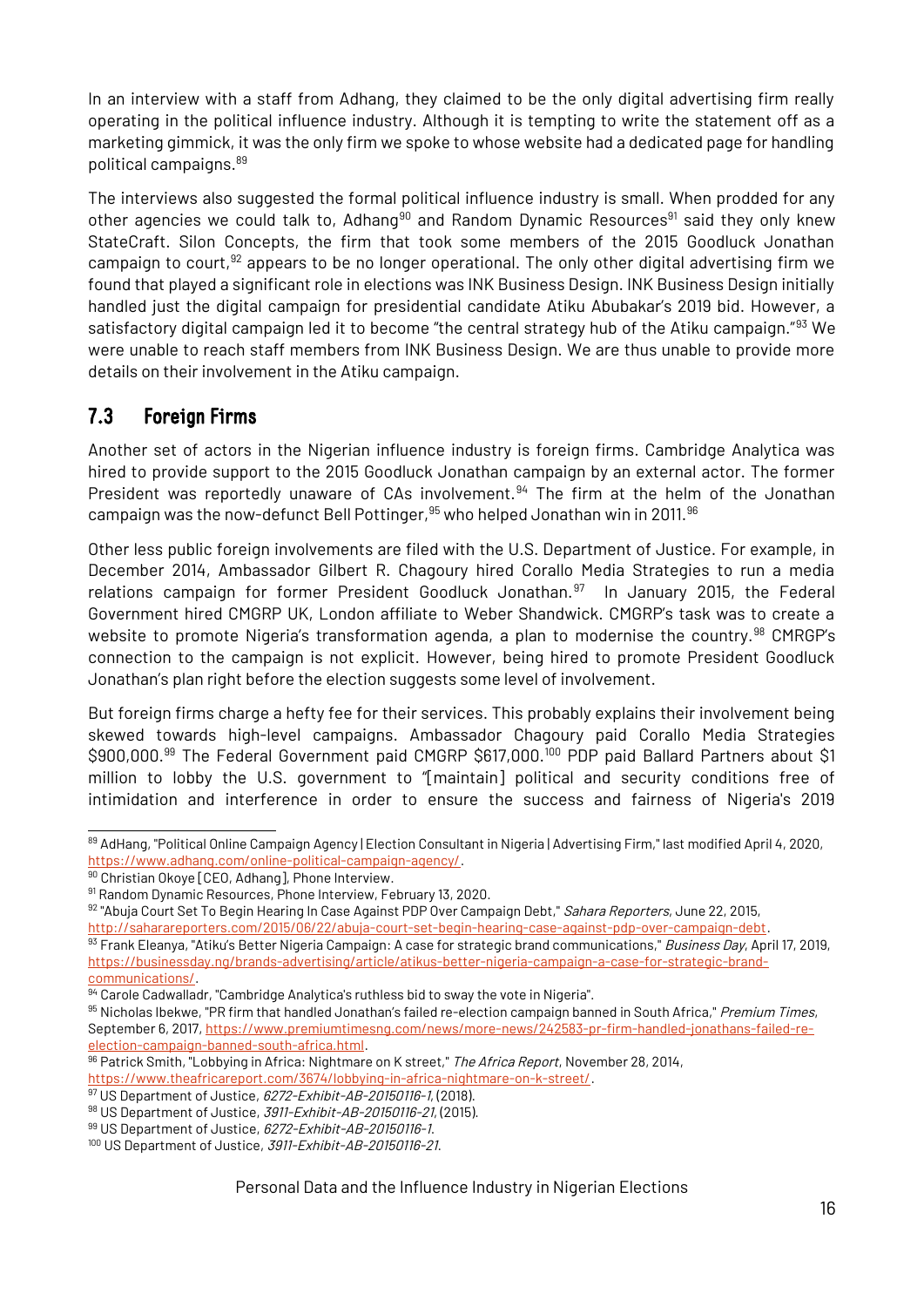presidential election."[101](#page-16-1) According to someone at Alternative Adverts, foreign firms prefer to work with a local partner, since there are likely to be cultural and language barriers to their understanding of the Nigerian context.<sup>[102](#page-16-2)</sup> This, and the fact that they focus on presidential campaigns, dampens their competition with local firms, although some Nigerian communications and public relations professionals would rather they were not involved at all.<sup>[103](#page-16-3)</sup>

With respect to data-driven campaigning, foreign firms' competitive advantage is their capacity to implement complex techniques. In 2015, when a presidential campaign wanted to map Nigerian voters' online user journeys, they allegedly brought in people from David Axlerod's firm to provide insights on the techniques to use.<sup>[104](#page-16-4)</sup>

### <span id="page-16-0"></span>7.4 Informal Campaign Strategists

"Informal" campaign strategists are the final set of actors our research uncovered. These individuals or groups are, according to one of our respondents, defined by a lack of professionalism. <sup>[105](#page-16-5)</sup> They are not professional political consultants, and do not own or operate in political consulting or other relevant firms. For example, the Buhari New Media Centre (BNMC) is not an official APC structure but provided campaign support across the country during the 2019 presidential elections. The head office was staffed by voluntary workers operating on an ad-hoc basis. The PDP also had an unofficial group indirectly linked to the presidential campaign: the Atikulated Youth Force (AYF).<sup>[106](#page-16-6)</sup> Informal strategists form the biggest segment of the Nigerian influence industry.<sup>[107](#page-16-7)</sup>

Why do these informal strategists exist? One reason is the predominance of informal economic activity. A dominant informal economy means informal arrangements are normal. The informal economy in Nigeria is certainly dominant—it accounts for about 65% of the Nigerian economy.<sup>[108](#page-16-8)</sup> The major reasons for the predominance of the informal economy are structural: difficult registration processes, limited access to capital, low education levels and poor infrastructure, to name a few.<sup>[109](#page-16-9)</sup> Citizens may also avoid formalising to bypass higher taxes and regulation. Thus, providing campaign services on an informal basis is consistent with Nigeria's economic structure. Little to no regulation and taxes suggest that these individual strategists can charge at a lower price point than firms.

Another reason informal strategists exist is that patronage is pervasive in Nigerian politics. A norm of exchanging government jobs for votes also means it is normal to expect to be rewarded with a government position should one's client win. <sup>[110](#page-16-10)</sup> For those for whom supporting campaigns is an exit strategy, there is little incentive to establish a firm. Finally, a long history of policy-agnostic campaigning means that the formal campaign sector in Nigeria is relatively young.

Informal strategists' lack of professionalism means that both informal consultants and clients discount the contribution of the consultant. According to one political consultant, "[informal

<span id="page-16-7"></span>107 Political Consultant D, Phone Interview.

[https://www.businessamlive.com/nigerias-informal-economy-accounts-65-gdp-imf/.](https://www.businessamlive.com/nigerias-informal-economy-accounts-65-gdp-imf/)

<span id="page-16-10"></span><sup>110</sup> Political Consultant D, Phone Interview.

<span id="page-16-1"></span> $101$  US Department of Justice,  $6415$ - $Exhibit$ - $AB$ - $20180925$ - $13$ ,  $(2018)$ .

<span id="page-16-2"></span><sup>102</sup> Emmanuel Nwafor [MD, Alternative Adverts], Phone Interview, February 20, 2020.

<span id="page-16-3"></span><sup>&</sup>lt;sup>103</sup> Thisday Newspaper, "Communications Experts Kick as PDP, APC Patronise Foreign Firms," Ripples Nigeria, November 14, 2018, [https://www.ripplesnigeria.com/communications-experts-kick-as-pdp-apc-patronise-foreign-firms/.](https://www.ripplesnigeria.com/communications-experts-kick-as-pdp-apc-patronise-foreign-firms/)

<span id="page-16-4"></span><sup>104</sup> Political Communications Consultant, Phone Interview.

<span id="page-16-5"></span><sup>105</sup> Political Consultant D, Phone Interview, April 23, 2020.

<span id="page-16-6"></span><sup>&</sup>lt;sup>106</sup> Nic Cheeseman, Idayat Hassan, and Jamie Hitchen, WhatsApp and Nigeria's 2019 Elections: Mobilizing the People, Protecting the Vote, (Centre for Democracy and Development, 2019), [https://www.cddwestafrica.org/nigeria-2019](https://www.cddwestafrica.org/nigeria-2019-election/) [election/](https://www.cddwestafrica.org/nigeria-2019-election/).

<span id="page-16-8"></span><sup>108</sup> Business A.M., "Nigeria's informal economy accounts for 65% of GDP - IMF," August 8, 2017,

<span id="page-16-9"></span><sup>&</sup>lt;sup>109</sup> "Nigeria's Shadow Economy — Economic Confidential," Economic Confidential, last modified January 10, 2018, <https://economicconfidential.com/2018/01/nigerias-shadow-economy/>.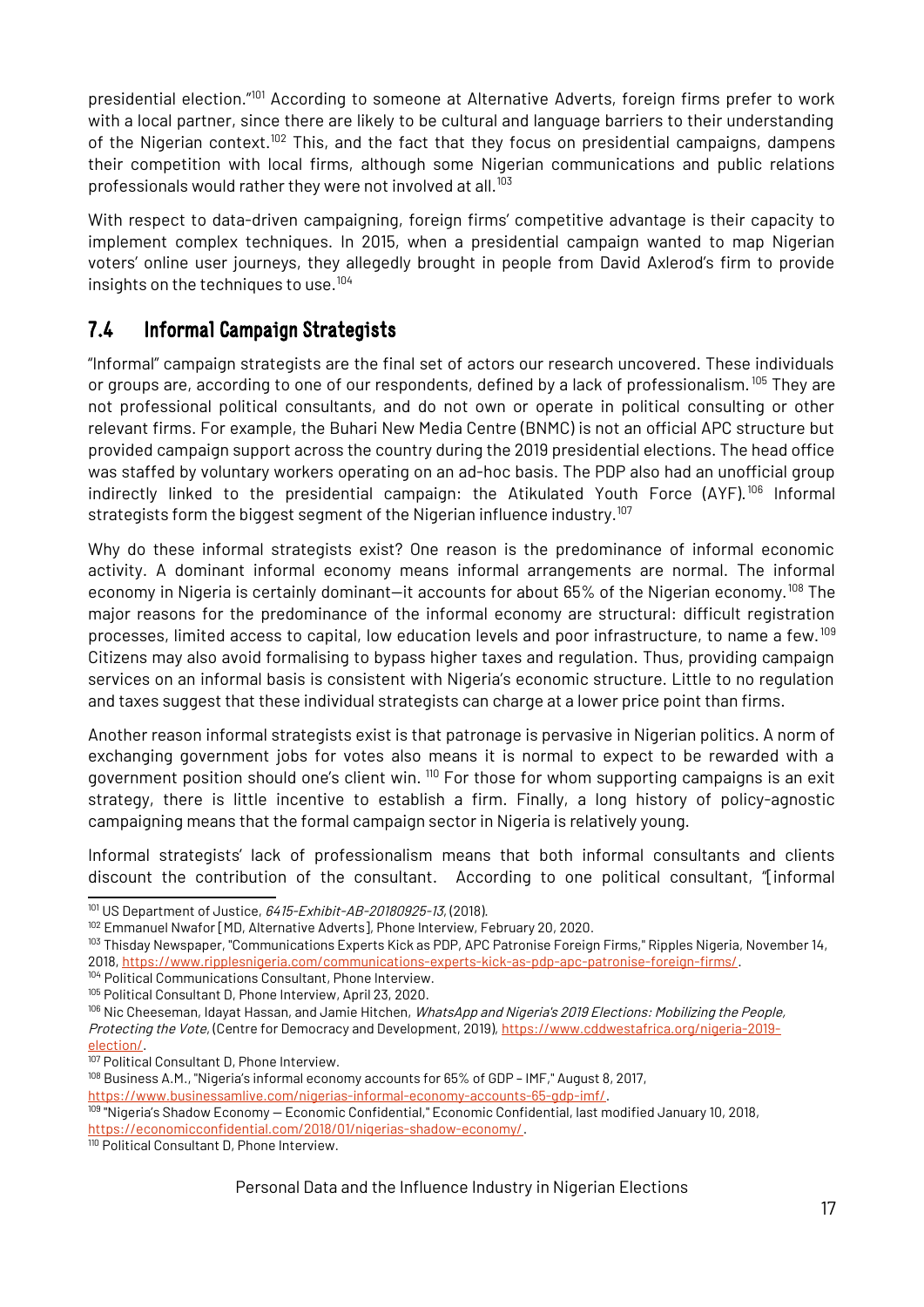consultants] carry out a lot of political positioning [and] consulting for [political aspirants] without even knowing. Because they are also not professional and there are no formal trainings for some of them, they achieve less; so, they are appreciated less."<sup>[111](#page-17-1)</sup>

Regardless of perceptions of their effectiveness, informal strategists can be found at all levels of elections. However, their influence relative to other actors in the industry is likely to be greatest at lower level elections, such as local government elections. Here the demand for more sophisticated, data-driven campaigning is low. The nature of politics at this level means there are relatively simple ways to persuade people to vote in one's favour.

Nigerian local politics is marked by state capture and clientelism. State capture (defined below) fuels clientelism, the exchange of public resources for political support. Poverty mediates clientelism—if people are poor, they are more willing to trade political acquiescence for material support. State capture and clientelism are problems at all levels in Nigeria, however, higher electoral offices invariably capture geographic units where urbanisation and economic development are found. These factors increase the number of people who are not embedded in political networks of dependency, people whose policy preferences need to be appealed to.[112](#page-17-2)

When firms are referred to or pitch to candidates in this context, it is difficult to justify the costs of conventional data-driven campaigning, because candidates and their patrons, or 'godfathers', are confident of their control of the political structure.<sup>[113](#page-17-3)</sup>

The next section goes into more detail about the unique techniques that informal campaign strategists use, and how data and digital play a role in these techniques.

## <span id="page-17-0"></span>8 "Data-driven" Campaign Irregularities

Informal campaign strategists highlight an alternative set of data-driven campaign techniques because they are the most grounded in local contexts of state capture and clientelism. Our research suggests that state capture changes the relationship between data, digital and votes. In this context, digital techniques and personal data come in to facilitate campaign irregularities. This happens especially where the physical processes undergirding irregularities are deficient for some reason.

How does state capture alter the relationship between data, digital and votes? To explain this, we start with the conventional situation. Conventionally, data-driven campaign technologies add value by allowing campaign messages to be targeted with greater granularity, speed and at a larger scale.<sup>[114](#page-17-4)</sup> According to this logic, a given data point is useful because it either directly or indirectly provides information about a citizen's policy preferences. Knowledge of policy preferences informs campaign strategies and ultimately wins votes.

With state capture however, citizens' policy preferences are less salient. State capture describes a situation where individuals, known as patrons, own and selectively distribute state resources. During elections, these patrons use their resources to alter vote results (rigging) or illegally sway voter preferences (vote buying and voter intimidation). In contexts of state capture, both candidates and the electorate understand that programmatic phases of campaigning (for example, rallies) are simply for display.  $115$ 

<span id="page-17-1"></span><sup>111</sup> Political Consultant D, Phone Interview.

<span id="page-17-2"></span><sup>112</sup> Diane Zovighian, "Clientelism and Party Politics: Evidence from Nigeria," (PhD diss., Georgetown University, 2018).

<span id="page-17-3"></span><sup>113</sup> Political Communications Consultant, Phone Interview.

<span id="page-17-4"></span><sup>114</sup> Tactical Tech, Personal Data: Political Persuasion. Inside the Influence Industry. How it works.

<span id="page-17-5"></span><sup>1&</sup>lt;sup>15</sup> Michael Bratton, "Vote buying and violence in Nigerian election campaigns," *Electoral Studies* 27, no. 4 (2008): 621-632, doi:10.1016/j.electstud.2008.04.013.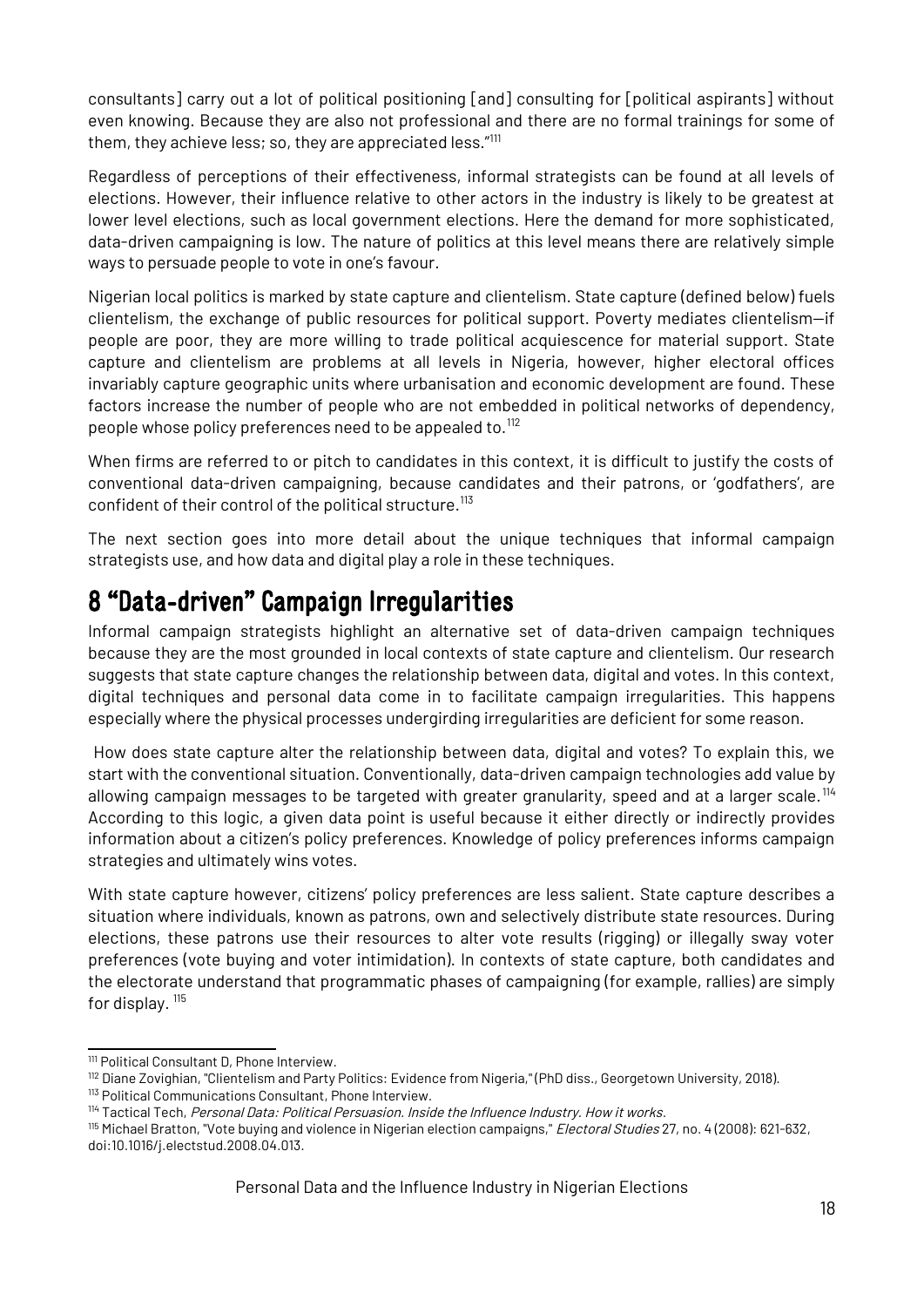Rigging involves, amongst others, "adding ballots marked by persons who are not voting legally, interference with [ballot] boxes, exclusion of valid ballots by counting officials, denying marginalised voters the right to vote, falsification of results sheet or deliberate fraud in tabulating results."[116](#page-18-0) Rigging bypasses voter persuasion entirely in favour of directly manipulating election results. In the Nigerian experience, many electoral victories have come from 'out-rigging' the competition.<sup>[117](#page-18-1)</sup> Since rigging bypasses persuasion, it is out of the scope of this study.

Vote buying and voter intimidation both seek to induce compliance in voters. Vote-buying aims at producing instrumental compliance, that is, causing voters ('vote sellers') to change or not change their voting behaviour in return for material goods or services. Voter intimidation seeks coercive compliance, where voters change or do not change voting behaviour because of a fear of retribution.<sup>[118](#page-18-2)</sup> These voting transactions occur in three phases: negotiating the transaction terms, monitoring voting compliance, and pay-out. The phases do not necessarily have to occur in the listed order; for example, vote buyers may transfer material items before monitoring voting compliance.

Vote buying and voter intimidation operate through networks. Evidence suggests that in Nigeria, these networks target partisans – as opposed to swing or opposition voters – with clientelistic transfers, and that these partisans belong to "social structures that parties can mobilise to gather information on voters' behaviour."<sup>[119](#page-18-3)</sup> Strategists work with influential figures within these networks, such as traditional, association, religious and union leaders.<sup>[120](#page-18-4)</sup> For example, campaign strategists in Nigeria dole out sizeable amounts to party agents and influencers to facilitate vote-buying.<sup>[121](#page-18-5)</sup> The strategists are generally flexible with how agents implement irregularities;<sup>[122](#page-18-6)</sup> this means that the decision to use digital and data driven irregularities is typically made by the party agent.

In the section introducing informal campaign strategists, we noted that a higher level of poverty means voters are more susceptible to vote-buying and voter intimidation. But high levels of poverty might suggest that access to digital technologies is low. However, there is a strong appetite for mobile technologies. Mobile phone penetration in Nigeria went from 53% in 2015 to 84% in 2018,<sup>[123](#page-18-7)</sup> which suggests that mobile-driven campaign irregularities are viable, if not prevalent.

Our findings suggest that data and digital technologies come in to facilitate at different phases of vote-buying transactions where analogue arrangements are deficient. We did not find concrete evidence of data-driven voter intimidation. While conversations we had with voters suggests some political thugs may send text messages as part of their bullying strategies, we were not able to corroborate with either articles online or key informant interviews.

<span id="page-18-0"></span><sup>116</sup> ACE Project, "How to Prevent Vote Rigging," ACE Electoral Knowledge Network, last modified February 3, 2015, <https://aceproject.org/electoral-advice/archive/questions/replies/544779600>.

<span id="page-18-1"></span><sup>&</sup>lt;sup>117</sup> Emma Ezejideaku and Esther Ugwu, "The Rhetoric & Propaganda of Political Campaigns in Nigeria," *Journal of the* Linguistic Association of Nigeria 10 (2007): 9-26, [https://www.semanticscholar.org/paper/The-Rhetoric-%26-Propaganda](https://www.semanticscholar.org/paper/The-Rhetoric-%26-Propaganda-of-Political-Campaigns-In-Ezejideaku-Ugwu/aaeed5978175768c26b75852df2e6cb11189a69b)[of-Political-Campaigns-In-Ezejideaku-Ugwu/aaeed5978175768c26b75852df2e6cb11189a69b](https://www.semanticscholar.org/paper/The-Rhetoric-%26-Propaganda-of-Political-Campaigns-In-Ezejideaku-Ugwu/aaeed5978175768c26b75852df2e6cb11189a69b).

<span id="page-18-2"></span><sup>118</sup> Frederic C. Schaffer and Andreas Schedler, What is Vote Buying? The Limits of the Market Model(2005), <https://gsdrc.org/document-library/what-is-vote-buying/>.

<span id="page-18-3"></span><sup>&</sup>lt;sup>119</sup> Diane Zovighian, "Clientelism and Party Politics: Evidence from Nigeria".

<span id="page-18-4"></span><sup>120</sup> Diane Zovighian, "Clientelism and Party Politics: Evidence from Nigeria".

<span id="page-18-5"></span><sup>&</sup>lt;sup>121</sup> See for example Wole Ige, "#OsunDecides: Police arrest, parade 3 alleged vote-buyers, REC confirm 2," Nigerian Tribune, September 23, 2018, [https://tribuneonlineng.com/osundecides-police-arrest-parade-3-alleged-vote-buyers-rec-confirm-](https://tribuneonlineng.com/osundecides-police-arrest-parade-3-alleged-vote-buyers-rec-confirm-2/) $2/$ . Here the amount was N720,000 (about \$1850).

<span id="page-18-6"></span> $^{\overline{122}}$  Nic Cheesman, Idayat Hassan, and Jamie Hitchen, *WhatsApp and Nigeria's 2019 Elections: Mobilizing the People,* Protecting the Vote, (Centre for Democracy and Development, 2019), [https://www.cddwestafrica.org/nigeria-2019](https://www.cddwestafrica.org/nigeria-2019-election/) [election/](https://www.cddwestafrica.org/nigeria-2019-election/).

<span id="page-18-7"></span><sup>123</sup> Adeyemi Adepetun, The Guardian, March 16, 2018, [https://guardian.ng/business-services/nigerias-mobile-phone](https://guardian.ng/business-services/nigerias-mobile-phone-penetration-hits-84-per-cent/)[penetration-hits-84-per-cent/.](https://guardian.ng/business-services/nigerias-mobile-phone-penetration-hits-84-per-cent/)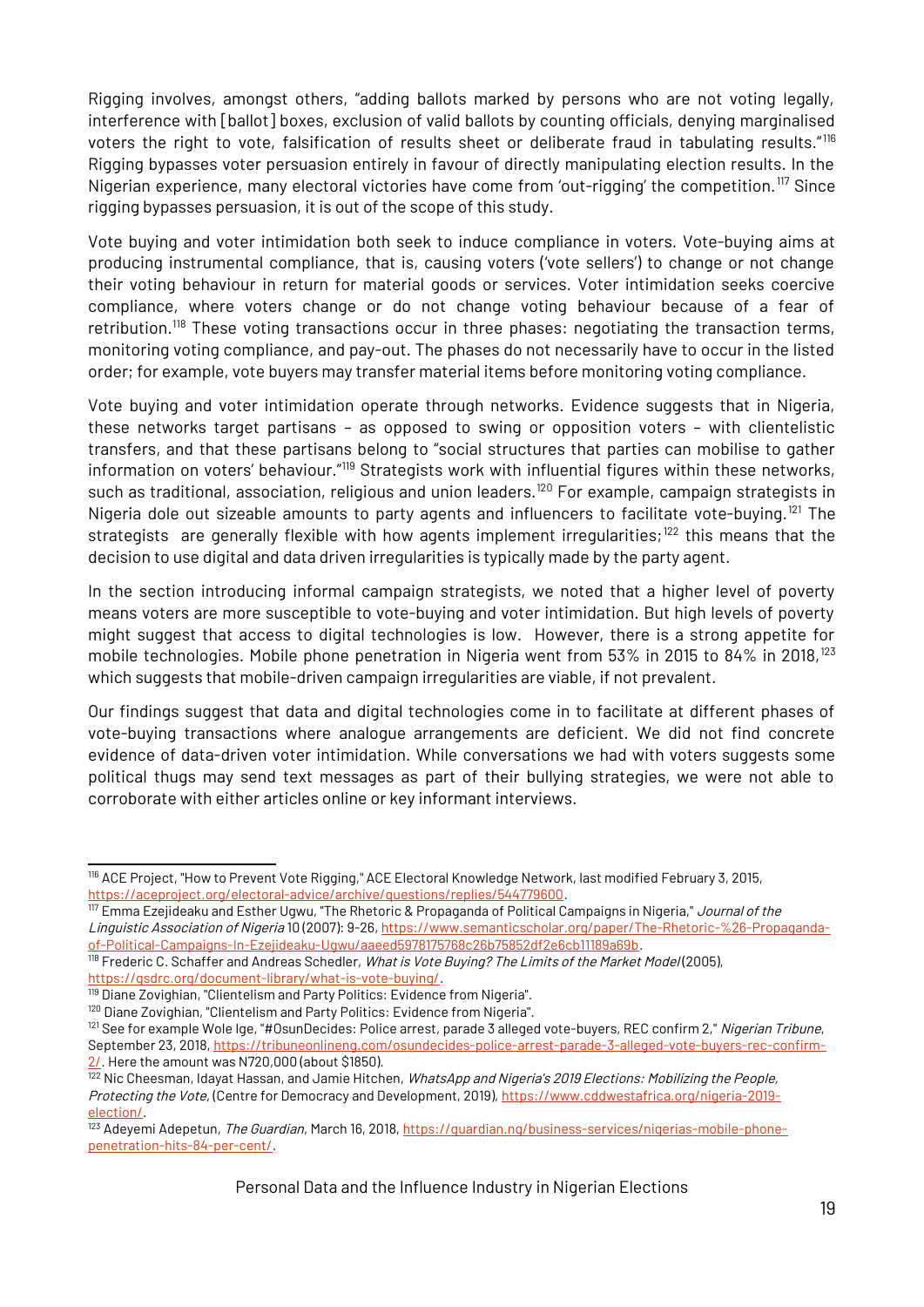The following subsections on Targeting, Monitoring and Pay-out show how data and digital facilitate at different points of the vote-buying transaction.

### <span id="page-19-0"></span>8.1 Targeting

When party agents decide to negotiate vote-buying transactions before the elections, they seem to prefer negotiating face to face. This is consistent with the notion of personal relationships and social networks underpinning vote-buying transactions. For example, the day before the 2019 governorship elections in Akwa Ibom, a party agent invited voters to his home for an overnight gig. They ate and drank until the day of the elections. From there they moved to the polling units.<sup>[124](#page-19-1)</sup> They may consult voter files to aid their targeting of potential vote sellers, ostensibly where the personal network is not strong enough to identify vote sellers. According to a resident of Ekiti state, during the 2018 Ekiti governorship elections,

"Politicians started distributing money to influence voters to cast their votes for their candidates in the election. We were already asleep…when they came and knocked on our gate and handed envelopes to three persons whose names were on their lists…They gave three persons, but I was not given because I didn't register as a voter in the area. I think they used the voter register unit-by-unit to identify those they had given money to. They would have given me if my name [sic] was on their register. Those who were given envelopes opened them and discovered that there was N4,000 (\$10.50) inside each [sic] envelopes."[125](#page-19-2)



### Image 2: A screenshot of the WhatsApp vote buying scheme used in the Osun State 2018 elections.<sup>[126](#page-19-3)</sup>

<span id="page-19-1"></span><sup>124</sup> Nseobong Okon-Ekong, "Nigerians Should Ask Why the Elections Tribunal Refused my Petition," This Day, May 16, 2019, [https://www.thisdaylive.com/index.php/2019/05/16/nigerians-should-ask-why-the-elections-tribunal-refused-my](https://www.thisdaylive.com/index.php/2019/05/16/nigerians-should-ask-why-the-elections-tribunal-refused-my-petition/)[petition/](https://www.thisdaylive.com/index.php/2019/05/16/nigerians-should-ask-why-the-elections-tribunal-refused-my-petition/).

<span id="page-19-2"></span><sup>125</sup> Femi Makinde, Kamarudeen Ogundele, and Tunde Ajaja, "Ekiti election: Parties engage in pre-election day vote buying," Punch, July 14, 2018, <https://punchng.com/parties-engage-in-pre-election-day-vote-buying-2/>.

<span id="page-19-3"></span><sup>126</sup> InfomediaNG. "Osun 2018: Politicians Take Vote Buying to WhatsApp." InfomediaNG. Last modified November 12, 2019. <https://infomediang.com/2018/09/22/vote-buying-whatsapp-group-osun/>.

Personal Data and the Influence Industry in Nigerian Elections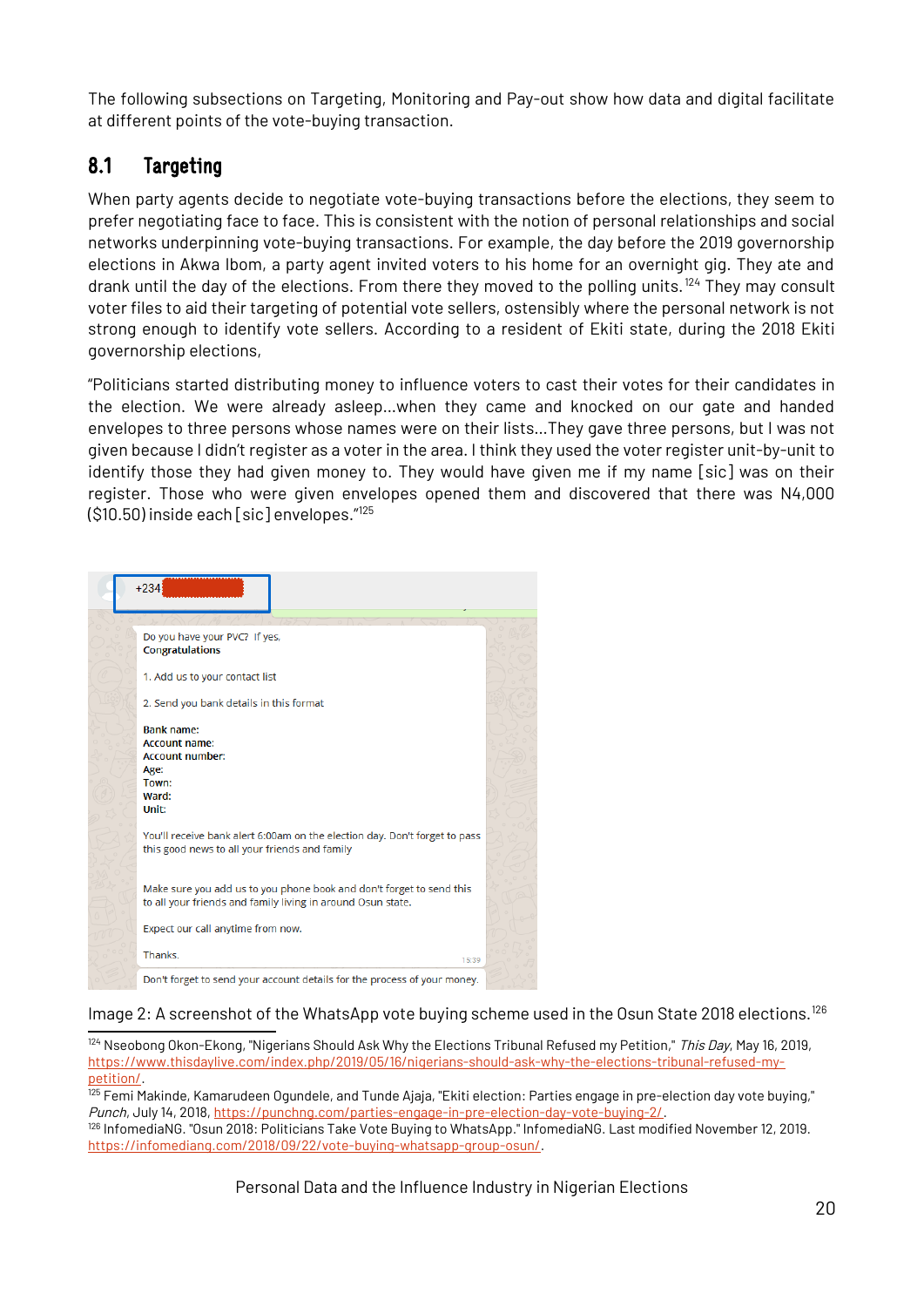Another method used is setting up a payment platform and letting people self-select. In the 2018 Osun gubernatorial elections, in addition to paying party members identified via the voter's register, party agents set up an online link that would direct people to their WhatsApp contact. This WhatsApp contact would ask screening questions to determine if the person had valid voter identification and was an indigene of Osun State. After satisfactorily answering the questions, the voter would then be asked for account details, age, and location details (town, ward and unit) in order to claim the electronic transfer of N10,000 (about \$26). The transfers were promised for 6am on election day. Furthermore, voters were urged to share the "good news" with friends and family in the state.<sup>[127](#page-20-2)</sup>

### <span id="page-20-1"></span>8.2 Monitoring

Monitoring is an important aspect of the transaction, aimed at ensuring value is actually being exchanged. Some transactions go without monitoring; these are known as "as agreed" transactions, <sup>[128](#page-20-3)</sup> and rely on good faith. This arrangement does not always work out. For example, during the 2019 local government elections in Abuja, a voter reported collecting N500 (\$1.28) from an APC agent but went ahead to vote for PDP. In his own words, "I don't know if it's by force to vote for APC."<sup>[129](#page-20-4)</sup> To hedge against this risk, agents ask to see voter identification before doling out cash<sup>[130](#page-20-5)</sup> and/or request that sellers somehow show them their thumb-printed ballot papers,  $^{131}$  $^{131}$  $^{131}$  known as "see and buy".<sup>[132](#page-20-7)</sup> However, see and buy is not always possible unless one has the support of either the security agents or election officials.

Electronic monitoring, or 'snap and send', is increasingly being used to hedge against the risk of voters collecting money and voting against party agents' wishes. It also gets around the difficulty of physically monitoring votes. It involves voters taking their mobile phones into the polling booths and taking a picture of their thumb printed ballot paper as evidence of voting in line with agent's wishes. They then send the picture, usually via WhatsApp, to the party agent. <sup>[133](#page-20-8)</sup> It is not fool-proof, voters recycle ballot paper pictures since a party agent cannot differentiate one fingerprint from another. However, the method was reportedly widely used in the 2018 Ekiti governorship elections.<sup>[134](#page-20-9)</sup> We did not find any evidence of this being used in the 2019 presidential election. However, this does not mean it did not happen—actors here would want to keep this activity hidden.

### <span id="page-20-0"></span>8.3 Pay-out

Electronic buying occurs in two main ways. At the polling units, brokers may take down phone numbers and bank account details of sellers and agree to transfer funds later.<sup>[135](#page-20-10)</sup> This is an ad-hoc

<span id="page-20-6"></span>131 Kunle Sanni, "2019: INEC considers ban of smart phones at polling units," Premium Times, September 14, 2018, [https://www.premiumtimesng.com/news/top-news/283755-2019-inec-considers-ban-of-smart-phones-at-polling-](https://www.premiumtimesng.com/news/top-news/283755-2019-inec-considers-ban-of-smart-phones-at-polling-units.html)

[units.html](https://www.premiumtimesng.com/news/top-news/283755-2019-inec-considers-ban-of-smart-phones-at-polling-units.html).

Personal Data and the Influence Industry in Nigerian Elections

<span id="page-20-2"></span><sup>&</sup>lt;sup>127</sup> Olufemi Atoyebi et al., "Politicians woo voters with N10,000 on WhatsApp as Osun elects new governor today," *Punch*,

September 22, 2018, [https://punchng.com/osun-2018-politicians-devise-new-tactics-of-vote-buying-woo-pvc-holders-on](https://punchng.com/osun-2018-politicians-devise-new-tactics-of-vote-buying-woo-pvc-holders-on-whatsapp/)[whatsapp/](https://punchng.com/osun-2018-politicians-devise-new-tactics-of-vote-buying-woo-pvc-holders-on-whatsapp/).

<span id="page-20-3"></span><sup>128</sup> Yakubu Mohammed, "Vote buying and all that," *The Guardian*, July 25, 2018, <u>https://guardian.ng/opinion/vote-buying-and-</u> [all-that/.](https://guardian.ng/opinion/vote-buying-and-all-that/)

<span id="page-20-4"></span><sup>&</sup>lt;sup>129</sup> Oueen E. Iroanusi, "'PDP agent' in vote-buying in Abuja," *Premium Times*, March 9, 2019,

<span id="page-20-5"></span><https://www.premiumtimesng.com/regional/north-central/318890-pdp-agent-in-vote-buying-in-abuja.html>. <sup>130</sup> Queen E. Iroanusi, "'PDP agent' in vote-buying in Abuja."

<span id="page-20-7"></span><sup>132</sup> Yakubu Mohammed, "Vote buying and all that."

<span id="page-20-8"></span><sup>&</sup>lt;sup>133</sup> Kunle Sanni, "2019: INEC considers ban of smart phones at polling units."

<span id="page-20-9"></span><sup>134</sup> Kunle Sanni, "2019: INEC considers ban of smart phones at polling units."

<span id="page-20-10"></span><sup>&</sup>lt;sup>135</sup> Kingsely Obiejesi, "Massive voter apathy, vote buying characterise elections across Nigeria," *International Centre for* Investigative Journalism, March 9, 2019, [https://www.icirnigeria.org/massive-voter-apathy-vote-buying-characterise](https://www.icirnigeria.org/massive-voter-apathy-vote-buying-characterise-elections-across-nigeria/)[elections-across-nigeria/.](https://www.icirnigeria.org/massive-voter-apathy-vote-buying-characterise-elections-across-nigeria/)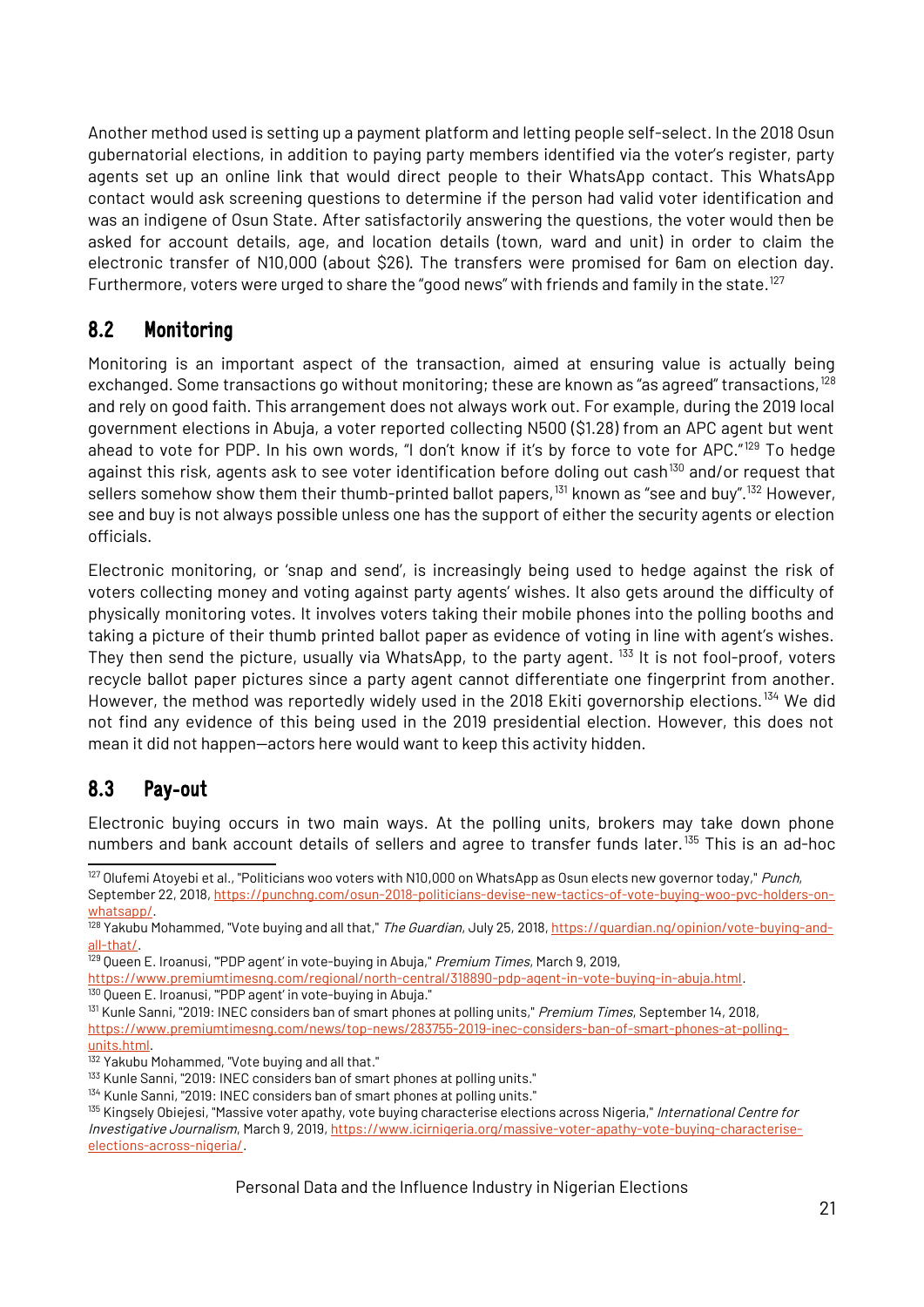means of setting up the transfer. The alternative is a pre-agreed arrangement. This involves collecting names, phone numbers, bank account details and transferring prior to elections.<sup>[136](#page-21-1)</sup>

Agents presumably use the first arrangement to cast a sheen of plausible deniability over their activities at the polling unit. For example, during the 2019 local government election in Abuja, party agents who collected people's details at polling units suggested they were registering new party members rather than buying votes.<sup>[137](#page-21-2)</sup> The pre-arranged transfer seeks to avoid such visible actions at polling units. INEC has consistently tried to increase the difficulty of distributing cash at polling units. Ahead of the Ekiti 2018 governorship election, INEC announced that it would not allow vehicles to go near polling units, as politicians have been known to large amounts of cash in the boots.<sup>[138](#page-21-3)</sup> Etransfers do at least reduce this very visible style of vote-buying effort.

But one deterrent to the use of electronic transfers is that they leave a digital trail. INEC, the Independent Corrupt Practices Commission, the Economic and Financial Crimes Commission and Nigerian Financial Intelligence Unit (NFIU) monitor bank accounts around election time to exploit this.<sup>[139](#page-21-4)</sup> However, it is unclear whether this traceability is a disadvantage relative to physical buying. The money for physical vote-buying may be withdrawn from banks with the transactions similarly flagged by enforcement agencies.<sup>[140](#page-21-5)</sup> Furthermore, small transfers, like the abovementioned N500 (\$1.28) transfer, will ostensibly occur at high frequencies, even on election day. How does one decide whether a transfer is worth further investigation? A specialist at NFIU said that they only investigate amounts higher than a certain threshold; this threshold is much higher than N500 or N1,000.<sup>[141](#page-21-6)</sup>

## <span id="page-21-0"></span>9 Data-driven Campaigning versus Data-Driven Irregularities

Political consulting firms and foreign firms are also involved in campaign irregularities. When they do engage in irregularities, their role seems to be providing strategic direction, rather than implementing on the frontline. One political consultant directed his subordinates to provide small chops (finger foods) to voters during a campaign. He had studied the demographics and realized that most voters were poor. He thus decided to send a "[campaign] message to their stomachs."[142](#page-21-7) While working for the Umaru Yar'Adua campaign in 2007, Alexander Nix, former CEO of Cambridge Analytica, persuaded his client to "tell everyone in Nigeria that [the party was] planning on stealing the election...to inoculate them."<sup>[143](#page-21-8)</sup> By "stealing", Nix meant rig the elections. According to Nix, "when the Jimmy Carter Center – who was monitoring the election – announced that the election was not 'free and fair', everyone was like... 'Yeah, we know that.' As opposed to going 'WHAT?!!' and getting really angry!"<sup>[144](#page-21-9)</sup>

In many cases political aspirants and/or their sponsors are confident of their control of political structures. Firms that get involved in these kinds of campaigns may struggle to use the conventional set of data-driven techniques. According to a political communications consultant,

<span id="page-21-4"></span><span id="page-21-3"></span>138 "Vote buying and vote selling," The Nation, April 13, 2018,<https://thenationonlineng.net/vote-buying-and-vote-selling/>. <sup>139</sup> Henry Umoru, "Buhari, 62 other presidential candidates to contest 2019 polls," *Vanguard*, September 16, 2018, <https://www.vanguardngr.com/2018/09/buhari-62-other-presidential-candidates-to-contest-2019-polls/>.

<span id="page-21-5"></span><sup>140</sup>Olakunle Maruf, "Sokoto re-run: EFCC warns against vote buying," Nigerian Tribune, January 24, 2020, [https://tribuneonlineng.com/sokoto-re-run-efcc-warns-against-vote-buying/.](https://tribuneonlineng.com/sokoto-re-run-efcc-warns-against-vote-buying/)

<span id="page-21-6"></span><sup>141</sup> Nigerian Financial Intelligence Unit Staff, Phone Interview, February 7, 2020. <sup>142</sup> Political Consultant B, Personal Interview.

<span id="page-21-1"></span><sup>136</sup> Kunle Sanni, "2019: INEC considers ban of smart phones at polling units."

<span id="page-21-2"></span><sup>137</sup> Kingsely Obiejesi, "Massive voter apathy, vote buying characterise elections across Nigeria."

<span id="page-21-8"></span><span id="page-21-7"></span><sup>&</sup>lt;sup>143</sup> Paul Hilder, "They were planning on stealing the election': Explosive new tapes reveal Cambridge Analytica CEO's boasts of voter suppression, manipulation and bribery," Open Democracy, January 28, 2019,

[https://www.opendemocracy.net/en/dark-money-investigations/they-were-planning-on-stealing-election-explosive-new](https://www.opendemocracy.net/en/dark-money-investigations/they-were-planning-on-stealing-election-explosive-new-tapes-reveal-cambridg/)[tapes-reveal-cambridg/](https://www.opendemocracy.net/en/dark-money-investigations/they-were-planning-on-stealing-election-explosive-new-tapes-reveal-cambridg/).

<span id="page-21-9"></span><sup>&</sup>lt;sup>144</sup> Paul Hilder, "They were planning on stealing the election".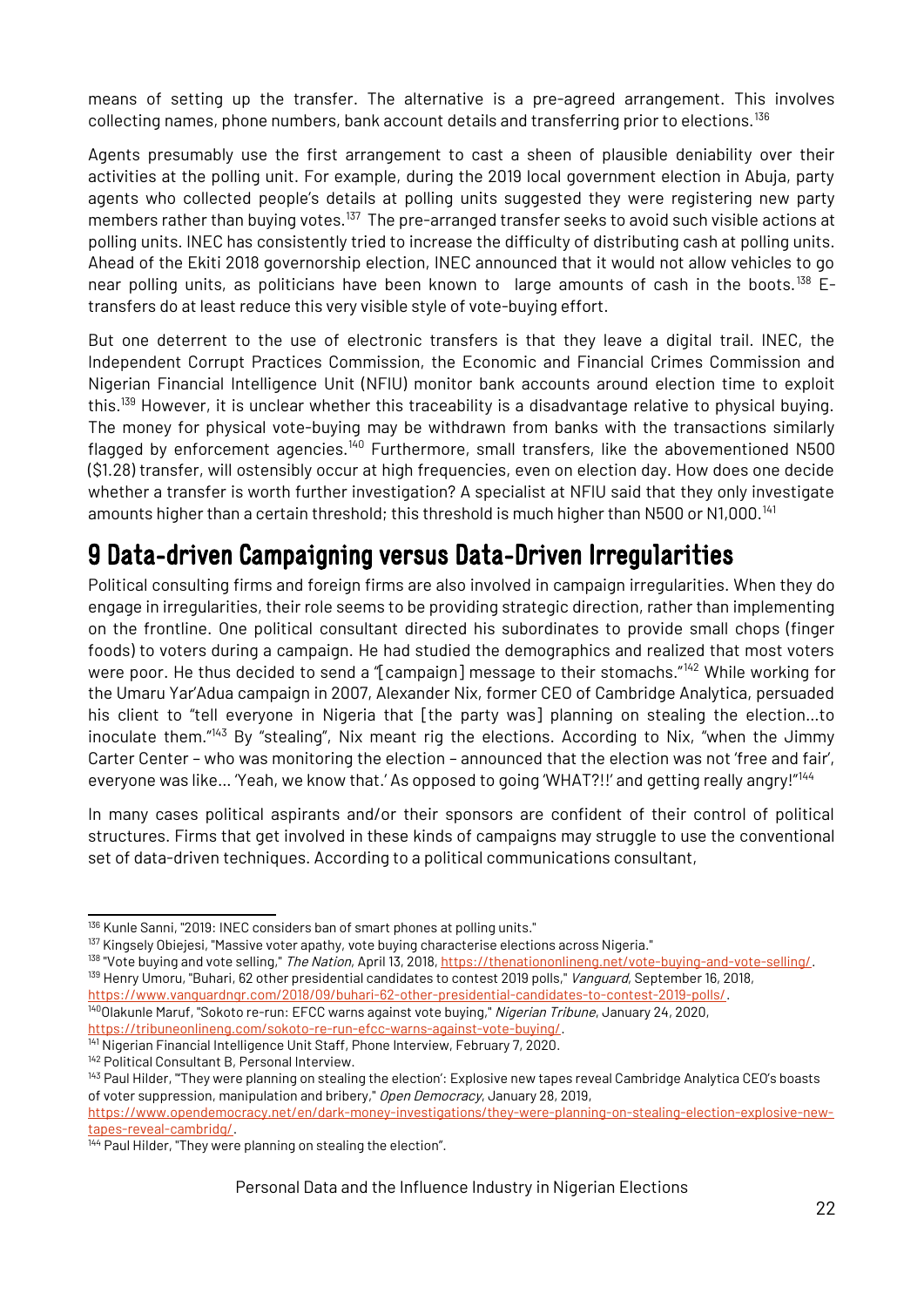"We ran a campaign for a candidate who was being bankrolled by the incumbent in Kwara state. We did a perception audit but needed funding. The incumbent refused to release the money. We later found out that the incumbent was confident of the ownership of the political structure, although our data was telling us some things need to have happened. He was confident until the last moment. He eventually released the funds, but it was too late, and it became a free-for-all, who [sic] can buy the most votes."[145](#page-22-0)

But just as formal actors can become embroiled in more unconventional strategies for winning so too can informal campaign strategists who also use more data-driven techniques. The BNMC used WhatsApp as a means of spreading propaganda and fake news during the 2019 presidential elections. They would set up and join large WhatsApp groups to spread messages that attacked the opposition and supported their candidate.<sup>[146](#page-22-1)</sup> The campaign of APC candidate Pastor Eze Iyamu in the 2020 Edo governorship elections also ran a comprehensive social media campaign with a team of 300 social media handlers divided into various sub-committees. The strategy focused most engagement on Facebook, then Nairaland (a popular Nigerian online forum), and finally Twitter.<sup>[147](#page-22-2)</sup>

Looking forward, if Nigeria's appetite for mobile technologies continues to rise, the scope for applying both conventional data-driven campaign techniques and data-driven irregularities will increase. What this will look like is unclear, but they may combine to form an expanded toolkit that strategists can select from depending on the context. Or, as has been suggested in political science literature,[148](#page-22-3) legitimate campaigns may render vote-buying unsuccessful. The mechanism here is that legitimate campaigns can change voter's voting preferences and make it difficult for party agents to identify viable targets. In Nigeria, agents like to target partisans. However, a legitimate campaign could change a partisan to an opposition voter depending on the issues.

Furthermore, as Nigeria develops and more Nigerians are lifted out of poverty, they will be less susceptible to vote buying and other irregularities. Presumably, this will increase demand for personal data and techniques that use data to sway voter preferences. We may then see informal and formal campaigns merge, allowing political consultants to collect more granular data and target messages more precisely. As the leverage poverty provides erodes, political actors may also intensify identity politics—as Cambridge Analytica's video on sharia law and Buhari shows, the digital realm is fair game for such politics.

In thinking about mitigating the negative potential outcomes, there are at least two seemingly perennial causes for concern. One is that regulation tends to lag activity. With Nigeria's legal framework for data protection still nascent, lawmakers need to intensify efforts to close this gap. Another is the difficulty with enforcing the laws; places like the European Union have more robust data protection regulation but still struggle to implement effectively.

A more immediate challenge is making it harder for political actors to buy votes and carry out other irregularities. Here, the onboarding of activity to mobile and online spaces provides an opportunity for systematic tracking. This opportunity will only be taken if INEC and anti-corruption agencies vastly increase their ability to engage with digital activity and data. This recommendation does not ignore the fact that conventional data-driven techniques are not inherently legitimate. However, although some of these conventional techniques have been applied in morally questionable ways, they are

<span id="page-22-0"></span><sup>145</sup> Political Communications Consultant, Phone Interview.

<span id="page-22-1"></span><sup>&</sup>lt;sup>146</sup> Nic Cheesman, Idayat Hassan, and Jamie Hitchen, *WhatsApp and Nigeria's 2019 Elections: Mobilizing the People,* 

Protecting the Vote.

<span id="page-22-2"></span><sup>&</sup>lt;sup>147</sup> Political Consultant E, Personal Interview, July 31, 2020.

<span id="page-22-3"></span><sup>&</sup>lt;sup>148</sup> Kenneth F. Greene, "Why Vote Buying Fails: Campaign Effects and the Elusive Swing Voter," Working Paper (2017), [https://](https://docs.google.com/viewer?a=v&pid=sites&srcid=ZGVmYXVsdGRvbWFpbnxrZW5uZXRoZmdyZWVuZXxneD) [docs.google.com/viewer?a=v&pid=sites&srcid=ZGVmYXVsdGRvbWFpbnxrZW5uZXRoZmdyZWVuZXxneD](https://docs.google.com/viewer?a=v&pid=sites&srcid=ZGVmYXVsdGRvbWFpbnxrZW5uZXRoZmdyZWVuZXxneD)